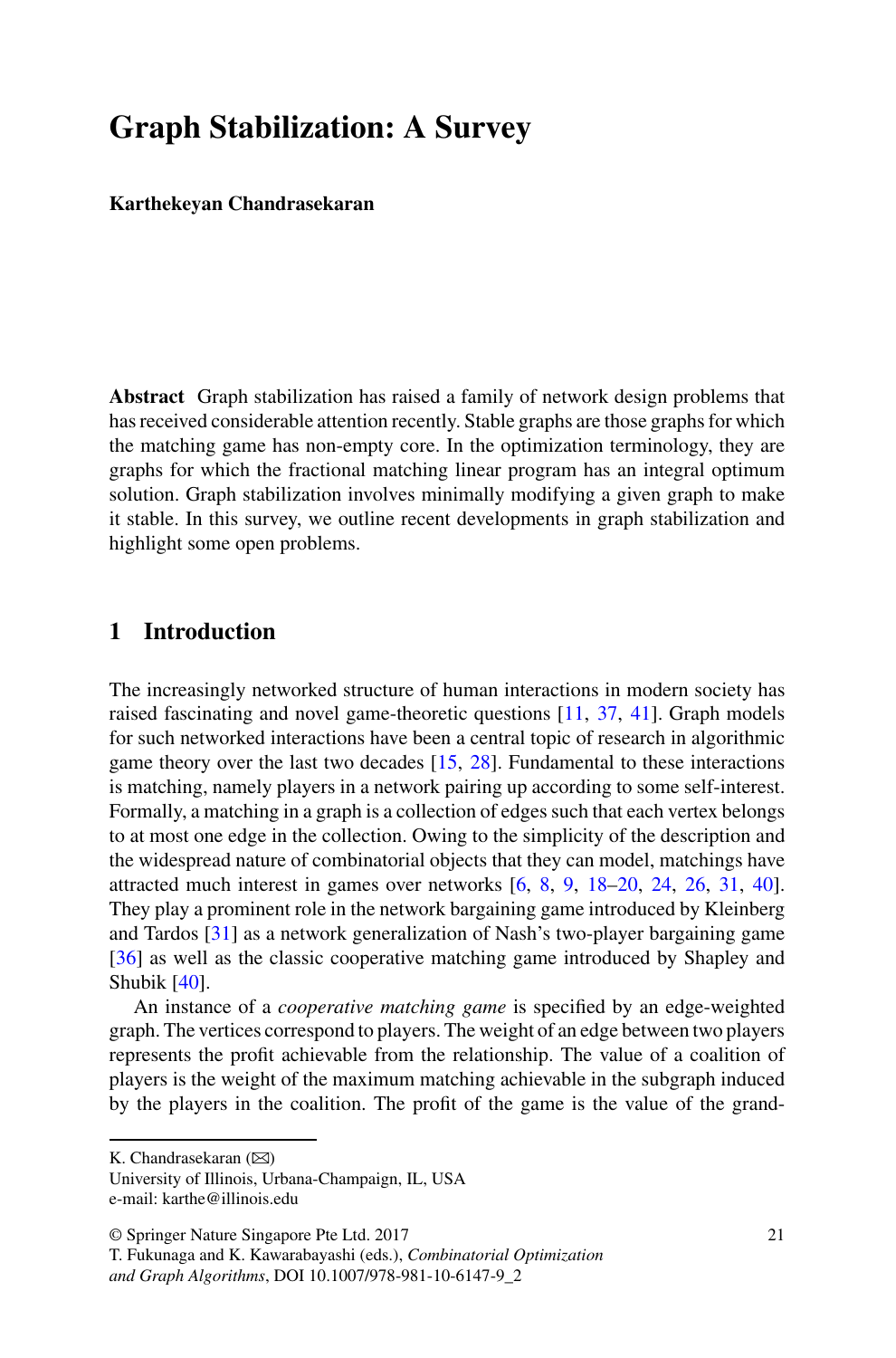coalition, namely the maximum weight of a matching in the graph. The central network authority needs to distribute the profit of the game among the players so that the cumulative allocation to any coalition is at least its value. Such profit-sharing allocations are known as *core allocations* [\[23](#page-19-11)]. The existence of a core allocation ensures that no coalition can achieve larger profit than their allocated value by acting for themselves and hence, the stability of the grand coalition. Core allocations are desirable for the fundamental reason that they foster cooperation among the players.

Core allocations do not exist for every graph. For instance, consider a cycle on three vertices with unit-weight on the edges: any distribution of the value of the maximum matching in the graph, namely 1, among the three players leaves a pair of players who are cumulatively receiving less than 1, which is the value of the coalition formed by that pair. Graphs which have a core allocation are known as *stable graphs*. Since stable graphs are the only graphs for which the grand coalition of players cooperate, they are particularly attractive from the perspective of the central network authority. For this reason, when faced with an unstable graph, the central network authority is interested in stabilizing it, i.e., modifying it in the *least intrusive fashion* in order to convert it into a stable graph.

In this survey, we will describe recent progress in graph stabilization. The main goals of the survey are to provide game-theoretic interpretations of stabilization models and intermediate structural results, highlight the interplay between graph-theory and mathematical programming as algorithmic techniques towards stabilization, and state some immediate open problems to spur further research. The results to be presented will include stabilization by edge and vertex deletion, edge and vertex addition and edge weight addition [\[2,](#page-18-1) [10,](#page-19-12) [12](#page-19-13), [27\]](#page-19-14) (see Table [1](#page-2-0) for a summary).

We assume familiarity with integer programming (IP), linear programming (LP), LP-duality (see Schrijver [\[38\]](#page-20-3)), approximation terminology (see Vazirani [\[44](#page-20-4)], Shmoys-Williamson [\[46\]](#page-20-5)), Edmonds' maximum matching algorithm [\[13](#page-19-15)] and basic graph theory (see West [\[45\]](#page-20-6)). For an elaborate theory of matchings, we refer the reader to the textbooks by Lovász-Plummer [\[34](#page-19-16)] and Schrijver [\[39](#page-20-7)].

#### *1.1 Definitions*

Throughout, we are only interested in undirected graphs. We will denote an edgeweighted graph  $G = (V, E)$  with edge weights  $w : E \to \mathbb{R}_+$  by  $(G, w)$ . For a vertex  $u \in V$ , let  $\delta(u)$  denote the set of edges incident to *u*. For a subset  $S \subseteq V$ , let  $E[S]$ denote the set of edges both of whose end vertices are in *S*, let *G*[*S*] denote the subgraph induced by the vertices in *S* and  $N_G(S)$  denote the set of vertices in  $V \setminus S$ adjacent to at least one vertex in *S*. We denote the weighted subgraph induced by a subset  $S \subseteq V$  by  $(G[S], w)$ . For given costs on edges (vertices), the cost of a subset *S* of edges (vertices) is the sum of the costs on the edges (vertices) in *S*. A matching in *G* is a subset *M* of edges such that each vertex is incident to at most one edge in *M*. The problem of finding a matching of maximum weight in (*G*,*w*) is formulated by the following integer program: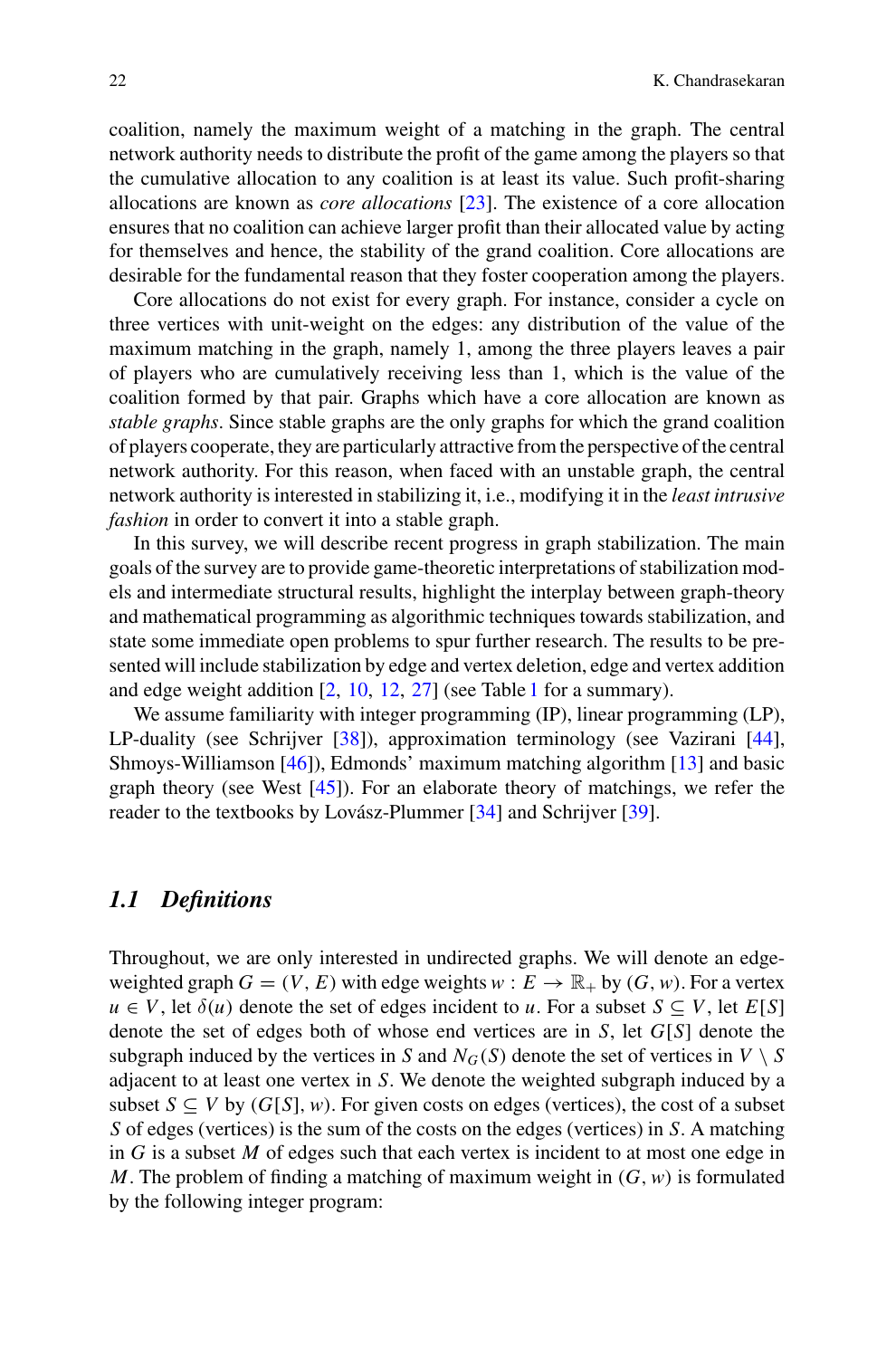| Model                               | Hardness                                                                                                                                                                                             | Approximation                                                                                                                                                                                                                                           |
|-------------------------------------|------------------------------------------------------------------------------------------------------------------------------------------------------------------------------------------------------|---------------------------------------------------------------------------------------------------------------------------------------------------------------------------------------------------------------------------------------------------------|
| min-EDGE-DEL                        | $(2 - \varepsilon)$ -inapprox for $\varepsilon > 0$                                                                                                                                                  | $O(\omega)$ -approx in $\omega$ -sparse<br>graphs, 2-approx in regular<br>graphs                                                                                                                                                                        |
| min-EDGE-ADD                        | P                                                                                                                                                                                                    |                                                                                                                                                                                                                                                         |
| min-Cost-EDGE-ADD                   | NP-hard                                                                                                                                                                                              |                                                                                                                                                                                                                                                         |
| max-EDGE-SUBGRAPH                   | NP-hard                                                                                                                                                                                              | $(5/3)$ -approx                                                                                                                                                                                                                                         |
| min-VERTEX-DEL                      | P                                                                                                                                                                                                    |                                                                                                                                                                                                                                                         |
| min-VERTEX-ADD                      | P                                                                                                                                                                                                    | -                                                                                                                                                                                                                                                       |
| min-Cost-VERTEX-DEL                 | NP-hard                                                                                                                                                                                              | $( C +1)$ -approx                                                                                                                                                                                                                                       |
| max-Cost-VERTEX-<br><b>SUBGRAPH</b> | NP-hard                                                                                                                                                                                              | $2$ -approx                                                                                                                                                                                                                                             |
| min-EDGE-WT-ADD                     | c log   $V$  -inapprox for some<br>constant $c$ ,<br>$O( V ^{\frac{1}{16}-\epsilon})$ -inapprox for<br>$\varepsilon > 0$ (assuming<br>$O( V ^{1/4-\epsilon})$ -inapprox of<br>Densest $k$ -subgraph) | Solvable in factor-critical<br>graphs, Exact algorithm in<br>graphs $G$ with GED $(B, C, D)$<br>in time $2^{ C }poly( V(G) )$ ,<br>$\min\{OPT, \sqrt{ V(G) }\}\$ -approx<br>in graphs G whose GED<br>$(B, C, D)$ has no trivial<br>components in $G[B]$ |

<span id="page-2-0"></span>**Table 1** Stabilization problems for unit-weight graphs. See Sects. [3,](#page-6-0) [4](#page-11-0) and [5](#page-15-0) for model descriptions

$$
\nu(G, w) := \max \left\{ \sum_{e \in E} w_e x_e : \sum_{e \in \delta(v)} x_e \le 1 \,\forall \, v \in V, \ x \in \mathbb{Z}_+^E \right\}.
$$
 (1)

**Definition 1** A *cooperative matching game instance* is an edge-weighted graph  $(G, w)$ . The value of a coalition *S* is  $\nu(G[S], w)$  and the value of the game is  $\nu(G, w)$ . The *core* of an instance  $(G, w)$  consists of allocations  $y \in \mathbb{R}^V_+$  satisfying  $\sum_{u \in V} y_u = \nu(G, w)$  and  $\sum_{u \in S} y_u \ge \nu(G[S], w)$  for every  $S \subseteq V$ . A weighted graph  $(G, w)$  is defined to be *stable* if its core is non-empty.

Relaxing the integrality constraints in  $\nu(G, w)$ , we obtain the maximum weight fractional matching linear program:

$$
\nu_f(G, w) := \max \left\{ \sum_{e \in E} w_e x_e : \sum_{e \in \delta(v)} x_e \le 1 \,\forall \, v \in V, \ x_e \ge 0 \,\forall \, e \in E \right\}.
$$
 (2)

The dual LP formulates the minimum fractional *w*-vertex cover: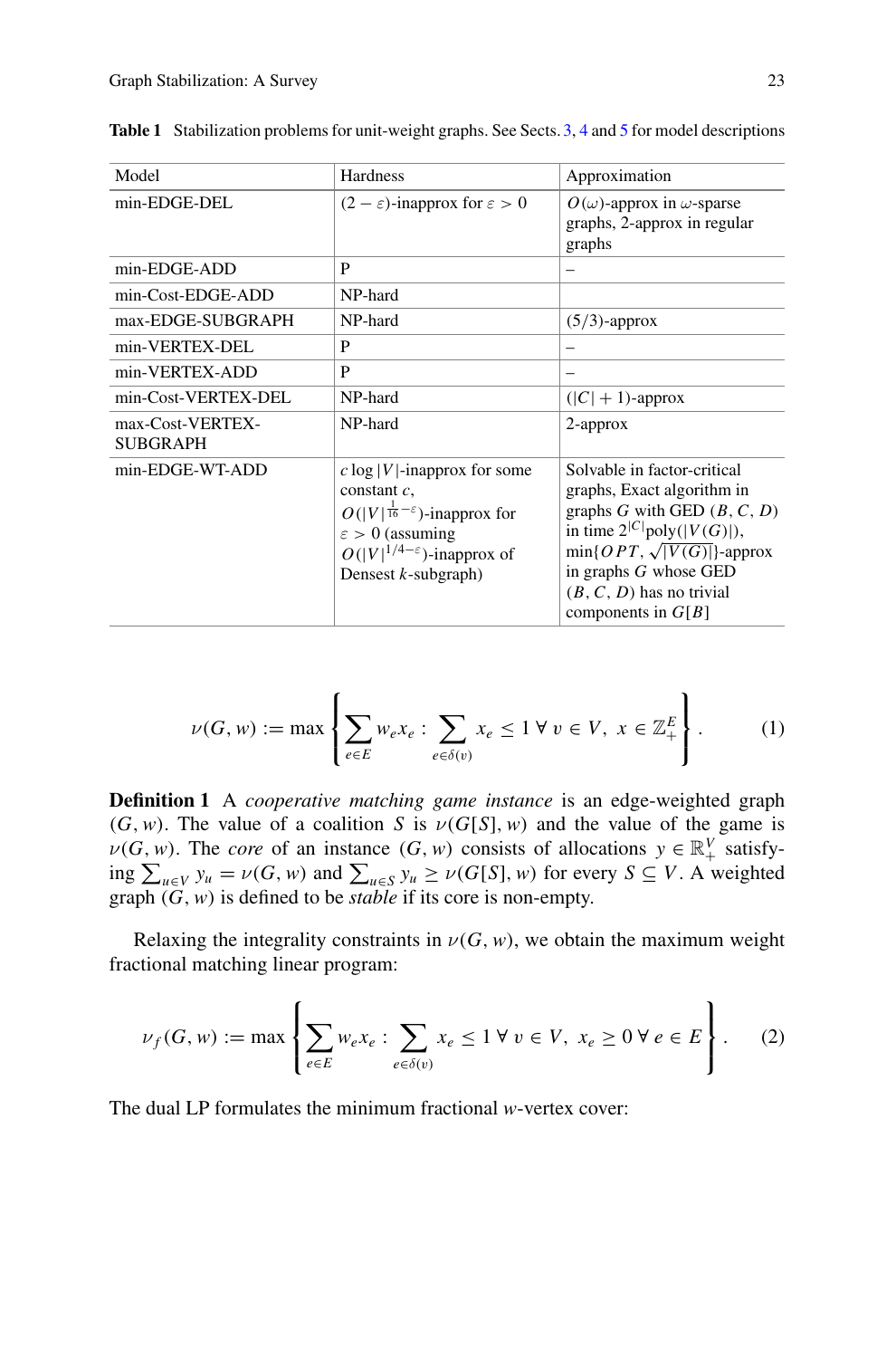$$
\tau_f(G, w) := \min \left\{ \sum_{u \in V} y_u : y_u + y_v \ge w_{\{u, v\}} \ \forall \ \{u, v\} \in E, \ y_v \ge 0 \ \forall \ v \in V \right\}.
$$
\n(3)

Imposing integrality requirements on the variables of the dual LP formulates the minimum *w*-vertex cover:

$$
\tau(G, w) := \min \left\{ \sum_{u \in V} y_u : y_u + y_v \ge w_{\{u, v\}} \ \forall \ \{u, v\} \in E, \ y_v \in \mathbb{Z}_+ \ \forall \ v \in V \right\}.
$$
\n(4)

The fractional problems are relaxations of the integral formulations. Further, by LP duality, the weight of a maximum fractional matching is equal to the weight of a minimum fractional *w*-vertex cover. Hence, we have the following relation:

$$
\nu(G, w) \le \nu_f(G, w) = \tau_f(G, w) \le \tau(G, w). \tag{5}
$$

We will use  $\sigma(G, w) := \nu_f(G, w) - \nu(G, w)$  to denote the additive integrality gap of the fractional matching LP. It is well-known that every basic feasible solution to  $\nu_f(G, w)$  is half-integral and moreover, the edges with half-integral components induce vertex disjoint odd cycles [\[5](#page-18-2)].

The rest of the treatise, except Sects. [5](#page-15-0) and [6,](#page-17-0) will focus on uniform weight graphs, i.e.,  $w = \mathbb{I}$ . When dealing with uniform weight graphs, we will omit the argument *w* for brevity (even from the  $\nu$ ,  $\tau$  and  $\sigma$  notations).

## **2 Characterizing Stable Graphs**

Before addressing the stabilization problems, we will discuss alternative and efficient characterizations of stable graphs and identify some well-known subfamilies of stable graphs. We will also illustrate the significance of stable graphs in the contexts of optimization and graph theory.

<span id="page-3-0"></span>**LP-based Characterization**. The following alternative characterization of stable graphs is well-known.

**Theorem 1** *[\[14](#page-19-17), [31\]](#page-19-9)* A graph  $G = (V, E)$  with edge weights  $w : E \to \mathbb{R}_+$  is stable  $if\ f\nu(G, w) = \nu_f(G, w).$ 

Theorem [1](#page-3-0) implies that the algorithmic problem of verifying whether a given edgeweighted graph  $(G, w)$  is stable is solvable in polynomial time: we can solve the integer program  $\nu(G, w)$  using Edmonds' max weight matching algorithm [\[16,](#page-19-18) [17](#page-19-19)], solve the linear program  $\nu_f(G, w)$  using the Ellipsoid algorithm [\[25](#page-19-20)] and verify if the two values are equal. Further, *a witness of stability* for a stable graph is a matching *M* and a feasible fractional *w*-vertex cover *y* such that *y* satisfies complementary slackness conditions with the indicator vector of *M*. We will refer to such a witness of stability by the tuple (*M*, *y*).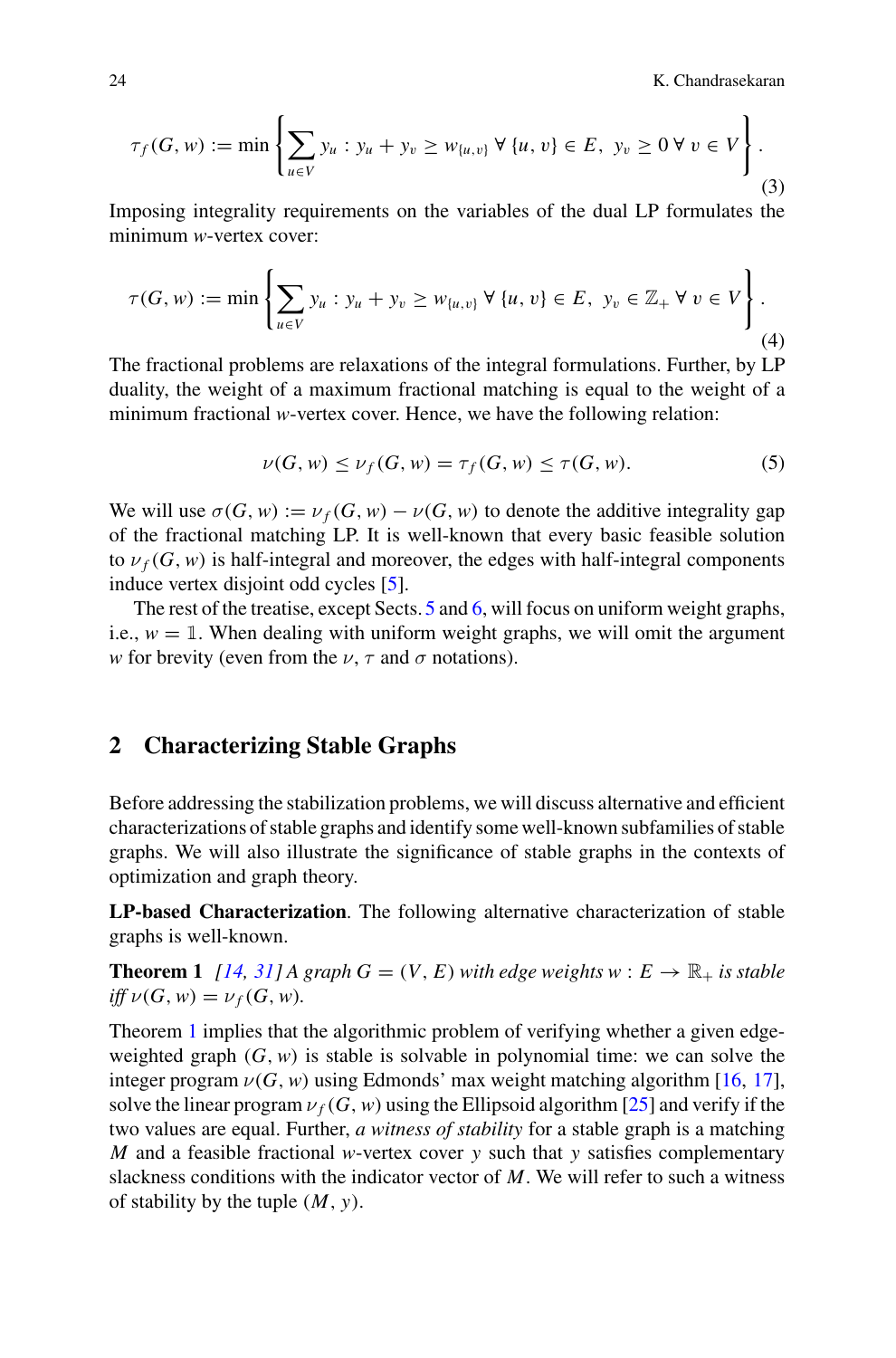In the terminology of discrete optimization, the *additive integrality gap of an instance for an LP* is the magnitude of the difference between the objective values of the optimum integral solution and the optimum LP solution. Using this terminology, an edge weighted graph  $(G, w)$  is stable iff the additive integrality gap of the instance  $(G, w)$  for the fractional matching LP is zero. Thus, the goal of stabilization is to modify the given instance  $(G, w)$  so that the additive integrality gap of the resulting instance  $(G', w')$  for the fractional matching LP is zero.

By Egerváry's theorem, if *G* is bipartite and  $w \in \mathbb{Z}_+$ , then  $\nu(G, w) = \tau(G, w)$ . Thus, bipartite graphs with integral edge weights are stable. In particular, unit-weight graphs with  $\nu(G) = \tau(G)$  are known as *König-Egerváry graphs* [\[32,](#page-19-21) [33,](#page-19-22) [42](#page-20-8)] and by Theorem [1,](#page-3-0) König-Egerváry graphs are stable. Considering unit-weight graphs, we have the following strict containment relation: (see Figs. [1](#page-4-0) and [2](#page-4-1) illustrating strict containment):

Bipartite  $\subsetneq$  König-Egerváry  $\subsetneq$  Stable

Thus, stabilization closely resembles the goal of modifying a given graph to convert it into a König-Egerváry graph or a bipartite graph, both of which have been wellstudied [\[1](#page-18-3), [35](#page-19-23)]. While bipartite graphs are monotonic, i.e., closed under subgraphs, König-Egerváry graphs and stable graphs are not monotonic. For this reason, standard techniques to address graph modification problems to attain a monotonic property, e.g., [\[3](#page-18-4)], are not applicable for stabilization.

**Graph-theoretic Characterization**. We now mention equivalent graph-theoretic characterizations of unit-weight stable graphs. We will need some terminology



<span id="page-4-0"></span>**Fig. 1** A König-Egerváry graph that is not bipartite:  $\nu(G) = 2$  and  $S = \{a, c\}$  is a minimum vertex cover. However, the graph contains an odd cycle and hence is not bipartite



<span id="page-4-1"></span>**Fig. 2** A stable graph that is not König-Egerváry:  $\nu(G) = 3$  and  $\nu_f(G) = \tau_f(G) = 3$ , since  $y_{a_i} :=$  $1/2$ ,  $y_{b_i} := 1/2$  for all  $i \in \{1, 2, 3\}$  is a feasible fractional vertex cover. However,  $\tau(G) \geq 4$  since any feasible vertex cover *S* should have at least two vertices from  $\{a_1, a_2, a_3\}$  as well as  $\{b_1, b_2, b_3\}$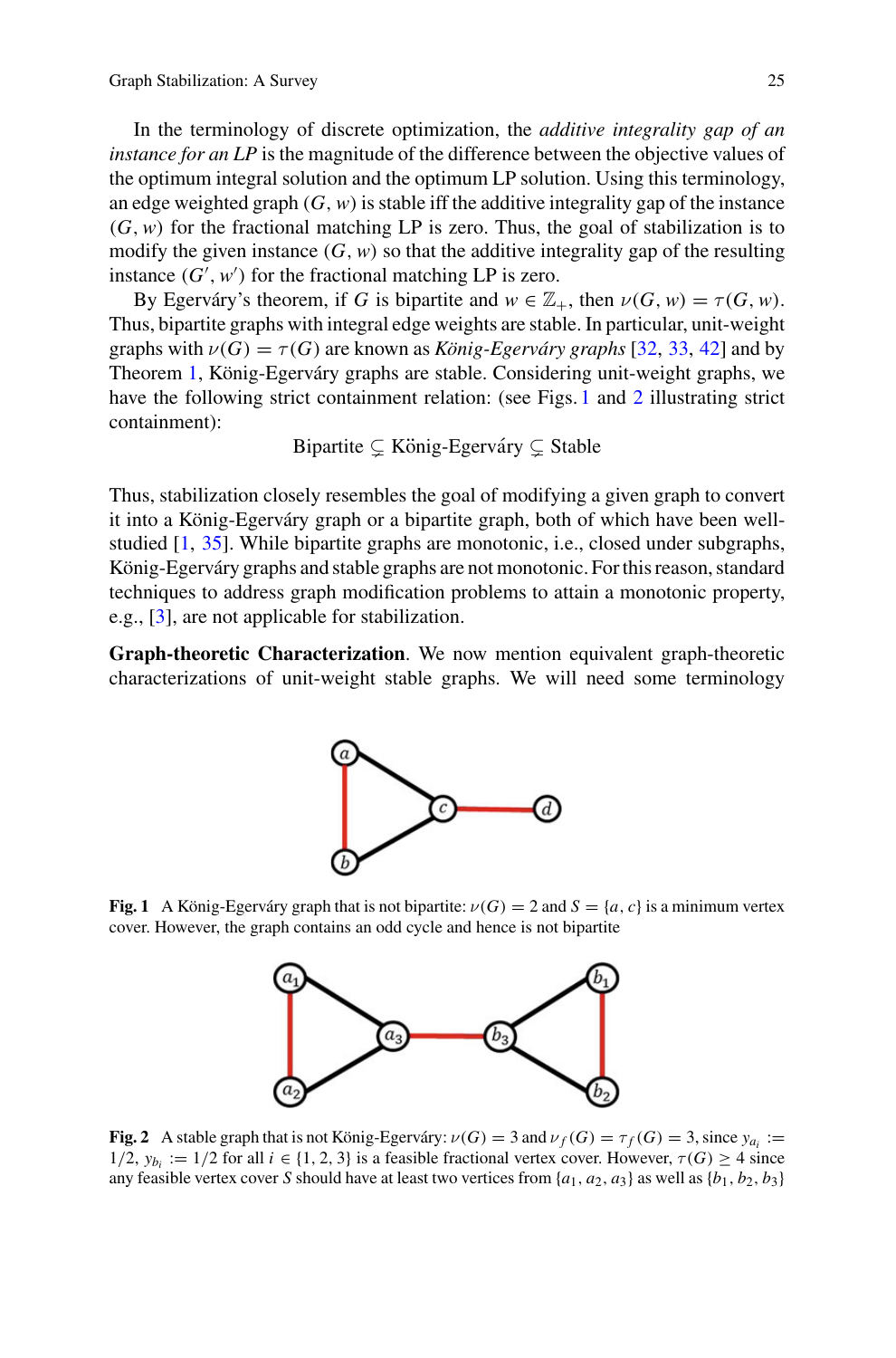related to matchings. Let *M* be a matching in a graph  $G = (V, E)$ . A vertex  $u \in V$ is said to be *M*-exposed if none of the edges in *M* contain *u*. A path is called *Malternating* if it alternates edges from *M* and  $E \setminus M$ . An odd cycle of length  $2k + 1$  in which exactly *k* edges are in *M*, for any positive integer *k*, is known as an *M-blossom*. The *M*-exposed vertex of an *M*-blossom is known as the *base vertex* of the *M*blossom. An *M-flower* consists of an *M*-blossom with an even-length *M*-alternating path from the base vertex of the blossom to an *M*-exposed vertex. A matching in *G* is said to be a maximum matching if it has the maximum cardinality. A vertex  $u \in V$  is said to be *inessential* if there exists a maximum matching in G that exposes *u* and is said to be essential otherwise. The *Gallai-Edmonds decomposition* (GED)  $[17, 21, 22]$  $[17, 21, 22]$  $[17, 21, 22]$  $[17, 21, 22]$  $[17, 21, 22]$  $[17, 21, 22]$  of a graph  $G = (V, E)$  is a three partitioning  $(B, C, D)$  of the vertex set, where *B* is the set of inessential vertices,  $C := N_G(B)$  and  $D := V \setminus (B \cup C)$ .

<span id="page-5-1"></span>**Theorem 2** [\[4](#page-18-5), [31](#page-19-9), [43](#page-20-9)] Let  $G = (V, E)$  be a graph with GED ( $B, C, D$ ). The fol*lowing are equivalent:*

- *1. G is stable.*
- *2. The induced subgraph G*[*B*] *has no edges, i.e., the set of inessential vertices of G forms an independent set.*
- *3. G contains no M-flower for every maximum matching M.*

*Moreover, if G is unstable, then G contains an M-flower for every maximum matching M.*

The Gallai-Edmonds decomposition (GED) and its properties will play an important role in stabilization. The GED of a graph is unique and can be found efficiently [\[17](#page-19-19)]. The GED of a graph contains valuable information that can be used to obtain optimal solutions to  $\nu(G)$ ,  $\nu_f(G)$  and  $\tau_f(G)$ . The following theorem summarizes some of these properties for our purposes. A graph is said to be *factor-critical* if for every vertex  $u \in V$ , there exists a matching M that exposes only u. A connected component is said to be *trivial* if it has only one vertex, otherwise it is said to be *non-trivial*.

<span id="page-5-0"></span>**Theorem 3** *(e.g. see Schrijver [\[39\]](#page-20-7)) Let* (*B*,*C*, *D*) *denote the GED of a graph*  $G = (V, E)$  with  $B_1$  *being the subset of vertices of B which induce trivial components in*  $G[B]$  *and*  $B_3 := B \setminus B_1$ *.* 

- *1. Each connected component in G*[*B*] *is factor-critical.*
- *2. Every maximum matching M in G contains a perfect matching in G*[*D*] *and matches each vertex in C to distinct components in G*[*B*]*.*
- *3. For every maximum matching M in G and every connected component K in G*[*B*]*, either (i) M exposes one vertex from K and has no edges leaving K or (ii) M does not expose any vertex from K and has exactly one edge leaving K .*
- *4. The subset C is a choice of U that achieves the minimum in the Tutte-Berge formula for maximum matching,*

$$
\nu(G) = \frac{1}{2} \min_{U \subseteq V} \{ |V| + |U| - \text{number of odd-sized components in } G \setminus U \}
$$

*and hence C is known as the* Tutte set *of G.*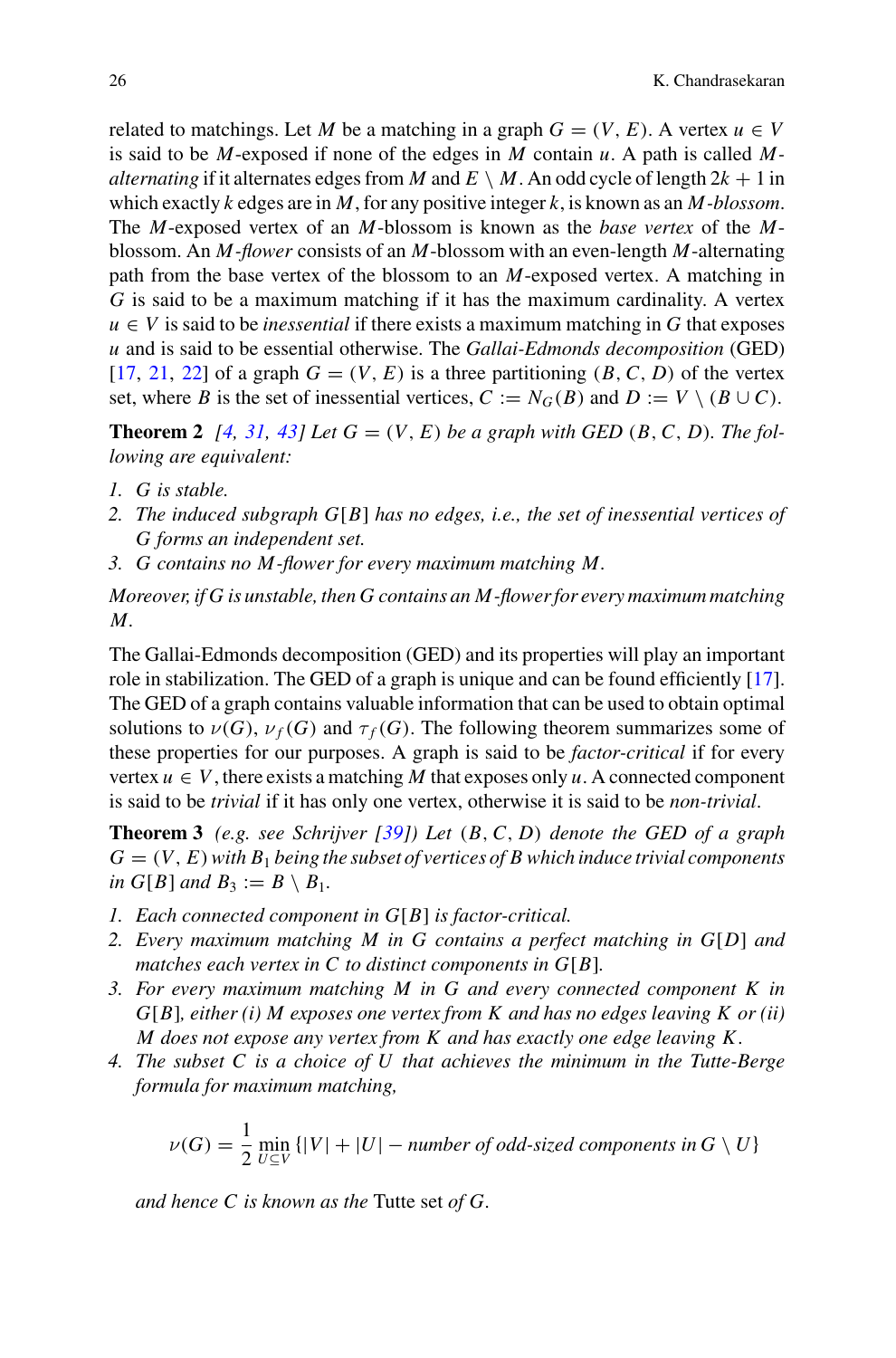- 5. Let M be a maximum matching that also matches the largest number of  $B_1$  vertices. *Then M exposes*  $2\sigma(G)$  *vertices from B<sub>3</sub>.*
- *6. Let Y be a minimum vertex cover in the bipartite graph*  $H := (B_1 \cup C, \delta_G(B_1))$ *.* Then,  $y \in \mathbb{R}^V_+$  *defined as follows is a minimum fractional vertex cover in G:*

$$
y(v) := \begin{cases} 1 & \text{if } v \in C \cap Y, \\ 0 & \text{if } v \in B_1 \setminus Y, \\ 1/2 & \text{otherwise.} \end{cases}
$$

For notational convenience we will denote the GED of a graph by (*B*,*C*, *D*) as well as  $(B = (B_1, B_3), C, D)$  $(B = (B_1, B_3), C, D)$  $(B = (B_1, B_3), C, D)$  where  $B_1$  and  $B_3$  are as defined in Theorem 3 above.

#### <span id="page-6-0"></span>**3 Edge Modifications**

In this section, we will focus on stabilizing a given graph by edge-deletion and edge-addition.

#### <span id="page-6-2"></span>*3.1 Edge Deletion*

In the stabilization problem by edge deletion (min-EDGE-DEL), the input is a graph  $G = (V, E)$ , and the goal is to find a minimum cardinality subset *F* of edges to delete to stabilize the graph. This is equivalent to enabling non-empty core for a given cooperative matching game instance by blocking the smallest number of relationships. There is always a feasible solution to min-EDGE-DEL since removing all edges of *G* will give a stable graph. Moreover, enabling non-empty core to a matching game instance by blocking the smallest number of relationships *does not* decrease the value of the game:

<span id="page-6-1"></span>**Theorem 4** *[\[10](#page-19-12)] For every optimum solution F*<sup>∗</sup> *to min-EDGE-DEL in G, we have*  $\nu(G \setminus F^*) = \nu(G)$ .

We sketch an algorithmic proof. Let *M* be a maximum matching in *G* with minimum  $|M \cap F^*|$ . Suppose *M* ∩  $F^* \neq \emptyset$  for the sake of contradiction. Let  $H := (G \setminus F^*)$  + *M*. Since *M* is a maximum matching in *H*, there exists an *M*-flower *R* in *H* starting at an *M*-exposed vertex *w*. If the *M*-flower *R* contains an edge from *F*∗, then we can switch *M* along an even *M*-alternating path to obtain a maximum matching  $M'$  with fewer edges from  $F^*$ . Hence, R is an  $(M \setminus F^*)$ -flower in H. This  $(M \setminus F^*)$ -flower *R* is also present in  $G \setminus F^*$ . Since  $G \setminus F^*$  is stable, by the characterization of stable graphs in Theorem [2,](#page-5-1) the matching  $M \setminus F^*$  is not a maximum matching in  $G \setminus F^*$ .

Now, consider executing Edmonds' maximum matching algorithm on the graph  $G \setminus F$  using  $M \setminus F^*$  as the initial matching and construct an  $(M \setminus F^*)$ -*alternating*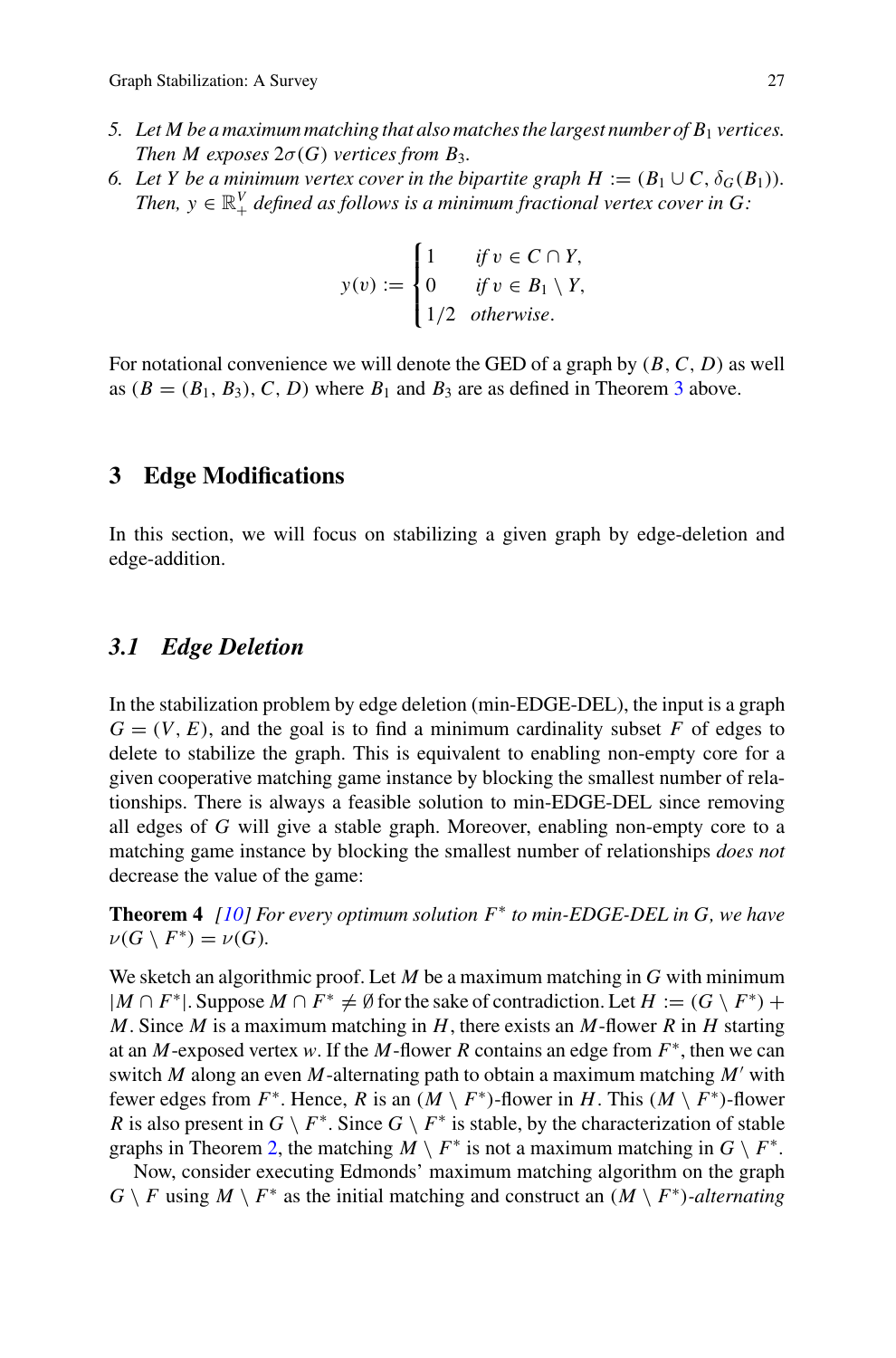*tree* starting from the  $(M \setminus F^*)$ -exposed vertex *w*. Then, we will find either an  $(M \setminus F^*)$ *F*∗)-augmenting path *P* starting at *w* or a *frustrated tree* rooted at *w*. If we find an  $(M \setminus F^*)$ -augmenting path *P* starting at *w*, then the other end-vertex of *P* should be adjacent to an edge  $f \in M \cap F^*$  since *M* is a maximum matching in *G*. Switching *M* along  $P + f$  gives another maximum matching *M'* in *G* with  $|M' \cap F^*| < |M \cap F^*|$ *F*∗|, a contradiction. If we find a frustrated tree rooted at*w*, say with vertex set *T* , then the final maximum matching  $M'$  in  $G \setminus F^*$  identified by Edmonds' algorithm has  $M' \cap E[T] = M \cap E[T]$ . Thus, the *M*-flower *R* is also an *M*'-flower, a contradiction to the stability of  $G \setminus F^*$ .

**Hardness**. min-EDGE-DEL is NP-hard by a reduction from the Vertex-Cover problem. In fact, there is an approximation preserving reduction (using a gadget) from the Vertex-Cover problem to min-EDGE-DEL in factor-critical graphs [\[10\]](#page-19-12). Consequently, min-EDGE-DEL has no efficient  $(2 - \varepsilon)$ -approximation algorithm for any  $\varepsilon > 0$  even in factor-critical graphs assuming the Unique Games Conjecture [\[30\]](#page-19-26).

**Lower bound**. To design approximation algorithms, we first need a lower bound on the cardinality of the optimum solution  $|F^*|$ . Note that removing an edge can decrease the value of the minimum fractional vertex cover by atmost one. Consequently, removal of an edge can decrease the additive integrality gap for the fractional matching LP by at most one. Now, consider an arbitrary ordering of the edges in the optimum solution *F*<sup>∗</sup> and let *F*<sup>∗</sup> *<sup>i</sup>* denote the first *i* edges according to this ordering and  $F_0^* = \emptyset$ . Then,

<span id="page-7-0"></span>
$$
\sigma(G) - \sigma(G \setminus F^*) = \sum_{i=1}^{|F^*|} (\sigma(G - F_i^*) - \sigma(G - F_{i-1}^*)) \leq |F^*|.
$$

Since  $\sigma(G \setminus F^*) = 0$ , we have that  $|F^*| \ge \sigma(G)$ . Properties of GED can be used to tighten this lower bound to  $|F^*| \geq 2\sigma(G)$  [\[10\]](#page-19-12). We will later see GED in action to obtain this tight lower bound in Sect. [4.1.](#page-11-1)

**Approximations**. On the approximation side, min-EDGE-DEL has a  $4\omega$ -approximation in  $\omega$ -sparse graphs and a 2-approximation in regular graphs [\[10\]](#page-19-12). A graph is said to be  $\omega$ -sparse if  $|E[S]| \leq \omega|S|$  for all  $S \subseteq V$ . We discuss the approximation in  $\omega$ -sparse graphs. The core idea lies in the following lemma that follows from classic results on the structure of extreme point solutions to  $\nu_f(G)$  and  $\tau_f(G)$  [\[4,](#page-18-5) [43](#page-20-9)].

**Lemma 1** *If G is an unstable* ω*-sparse graph, then there exists an efficient algorithm to find a subset L of edges such that (i)*  $|L| \leq 4\omega$ , *(ii)*  $\nu(G \setminus L) = \nu(G)$ *, and (iii)*  $\nu_f(G \setminus L) \leq \nu_f(G) - 1/2.$ 

By the above lemma, we can find a small-sized subset *L* of edges such that the removal of *L* preserves the cardinality of the maximum matching while decreasing the additive integrality gap for the fractional matching LP by at least  $1/2$ . Thus, an algorithm to stabilize by edge deletion is to repeatedly apply the lemma until the graph becomes stable. In each application, we remove  $4\omega$  edges. The total number of iterations is not more than  $2\sigma(G)$  since the additive integrality gap reduces by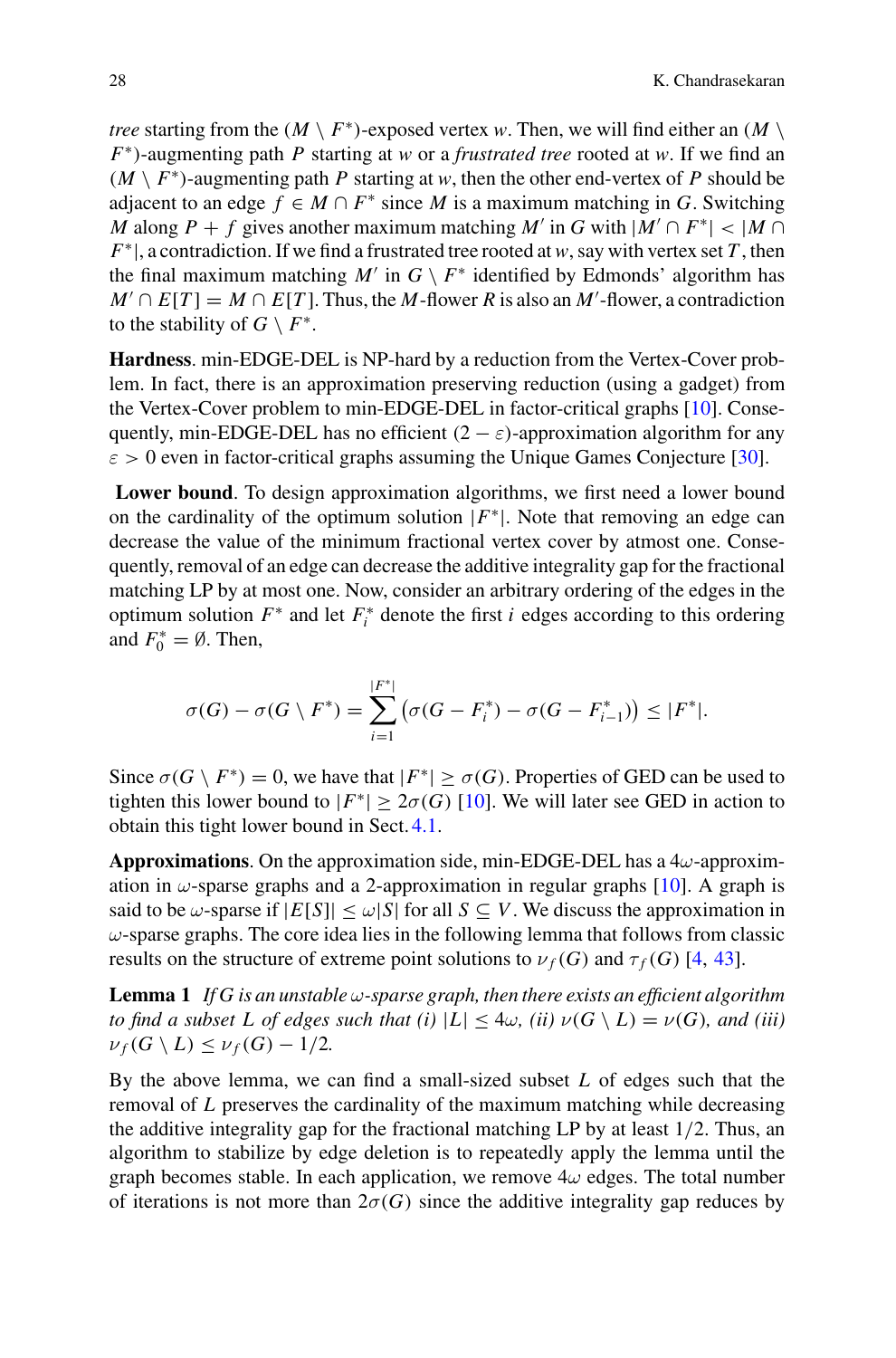at least 1/2 in each iteration. Hence the total number of edges removed is at most  $8\omega(\nu_f(G) - \nu(G))$ . Combining this with the lower bound mentioned above shows a  $4\omega$ -approximation.

**An LP-relaxation**. The improved 2-approximation for *d*-regular graphs is obtained by strengthening Lemma [1](#page-7-0) to argue that  $|L| < d$  and tightening the lower bound using an LP-relaxation of min-EDGE-DEL.We now discuss this LP. Consider the following IP formulation of the min-EDGE-DEL problem, which we denote as *I P*edge-del.

$$
\min \left\{ \sum_{e \in E} z_e : y_u + y_v + z_{\{u,v\}} \ge 1 \ \forall \ \{u,v\} \in E, \ \sum_{u \in V} y_u = \nu(G), \ y \in \mathbb{R}^V_+, \ z \in \{0,1\}^E \right\}.
$$

The variable  $z_{\{u,v\}}$  indicates if the edge  $\{u, v\}$  is to be deleted while the *y* variables correspond to a fractional vertex cover that will be a witness of stability after deleting the support of  $\zeta$ . The validity of the formulation follows from Theorem [4.](#page-6-1) Considering the LP-relaxation of  $IP_{\text{edge-del}}$ , we obtain the following dual:

$$
\max \left\{ \sum_{e \in E} \alpha_e - \gamma \nu(G) : \sum_{e \in \delta(u)} \alpha_e \le \gamma \ \forall \ u \in V, 0 \le \alpha_e \le 1 \ \forall \ e \in E \right\}
$$

In *d*-regular graphs, the solution ( $\gamma = d$ ,  $\alpha_e = 1 \forall e \in E$ ) is a feasible dual solution and thus its objective value of  $(d/2)\sigma(G)$  is a lower bound on the primal optimum value and in turn on  $|F^*|$ . Bock et al. [\[10](#page-19-12)] exhibit an example of a graph (non-regular) that demonstrates that the integrality gap of the LP-relaxation of  $IP_{\text{edge-del}}$  (in fact, a stronger LP with more valid constraints) is  $\Omega(|V|)$ .

**Open Problem 1**. What is the approximability of min-EDGE-DEL in factorcritical graphs? It is impossible to obtain a  $(2 - \varepsilon)$ -approximation subject to the unique games conjecture as mentioned above. On the other hand, the main bottleneck in designing approximation algorithms is the lack of a good lower bound. The current known lower bound arguments (discussed above) only show that at least one edge needs to be deleted from a factor-critical graphs to stabilize it. However, there exist factor-critical graphs from which Ω(|*V*|) edges need to be deleted for stabilizing [\[10](#page-19-12)].

**Open Problem 2**. In the max-EDGE-SUBGRAPH problem, the input is a graph  $G = (V, E)$  and the goal is to find a subgraph  $F \subseteq E$  with the largest number of edges such that  $(V, F)$  is stable. Even though max-EDGE-SUBGRAPH is equivalent to min-EDGE-DEL from the perspective of exact solvability, they differ in the approximability (similar to min-BIPARTIZATION and max-CUT). max-EDGE-SUBGRAPH is NP-hard and we can obtain a (5/3)-approximation: Mishra et al. [\[35\]](#page-19-23) give an algorithm to find a subset of edges of cardinality at least 5|*E*|/3 such that the induced subgraph is König-Egerváry. However, stable graphs are a super-family of König-Egerváry and it might be possible to improve on this approximation factor. What is the approximability of max-EDGE-SUBGRAPH?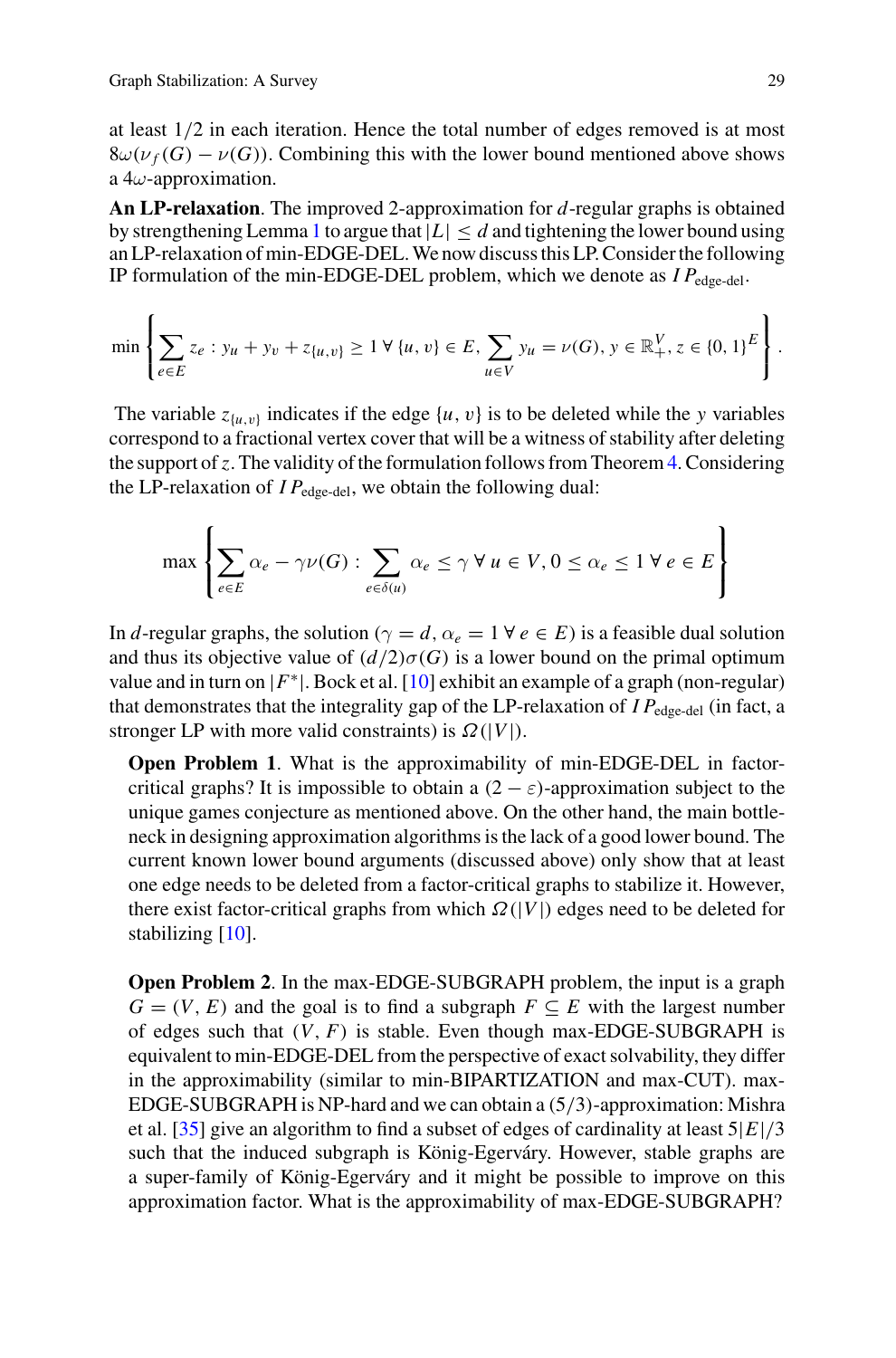#### **3.1.1 Edge Deletion to Stabilize a Given Matching**

In cooperative matching game instances, the central network authority might be interested in stabilizing so that a chosen maximum matching is preserved. Formally, in min-EDGE-DEL-M-STAB, the input is a graph  $G = (V, E)$  and a maximum matching  $M$  in  $G$ , while the goal is to find a subset  $F$  of edges that is disjoint from *M* whose deletion stabilizes the graph. This is to be viewed as stabilizing a particular matching *M* in the graph. There is always a feasible solution to min-EDGE-DEL-M-STAB since we may delete all non-matching edges.

**Connections to min-EDGE-DEL**. Edge deletion to stabilize a chosen matching is also of interest as an intermediate problem towards the approximability of min-EDGE-DEL. By Theorem [4,](#page-6-1) we know that some maximum matching *M* survives the deletion of the optimal solution to min-EDGE-DEL. If we can find such a matching *M* (that survives the deletion of the optimal solution to min-EDGE-DEL), then we may simply solve (approximate) min-EDGE-DEL-M-STAB with respect to *M* to obtain an (approximately) optimal solution for min-EDGE-DEL.

We currently do not know how to identify a matching *M* that survives the deletion of the optimum solution to min-EDGE-DEL. It is known that not every maximum matching may survive the deletion of the optimum solution to min-EDGE-DEL. Bock et al.  $[10]$  show an example with two matchings *M* and *M'* where the optimum to min-EDGE-DEL-M-STAB for matchings *M* and *M'* differ by a factor of  $\Omega(|V|)$ , so arbitrary choices of maximum matching *M* to stabilize will not lead to good approximations for min-EDGE-DEL.

**Approximability**. min-EDGE-DEL-M-STAB is NP-hard in weighted graphs [\[8](#page-19-3)]. For unit-weight graphs, we know tight approximability results for min-EDGE-DEL-M-STAB. By an approximation preserving reduction from the Vertex Cover problem [\[10](#page-19-12)], min-EDGE-DEL-M-STAB is NP-hard and has no efficient  $(2 - \epsilon)$ approximation algorithm for any  $\varepsilon > 0$  subject to Unique Games Conjecture even in factor-critical graphs. On the other hand, we can obtain a 2-approximation by an LP-based algorithm [\[10](#page-19-12)].

We briefly describe this LP-based algorithm. The LP is a modification of the LPrelaxation of  $IP_{\text{edge-del}}$  where we impose the complementary slackness conditions with *M* explicitly:

$$
\min \sum_{e \in E} z_e
$$
  
\n
$$
y_u + y_v = 1 \ \forall \{u, v\} \in M
$$
  
\n
$$
y_u + y_v + z_{\{u, v\}} \ge 1 \ \forall \{u, v\} \in E \ \setminus M, \ u, v \in V(M)
$$
  
\n
$$
y_v + z_{\{u, v\}} \ge 1 \ \forall \{u, v\} \in E \ \setminus M, \ v \in V(M), \ u \notin V(M)
$$
  
\n
$$
y, z \ge 0.
$$

If *G* is bipartite, then the constraint matrix of the above LP is *totally unimodular* and hence all extreme point optimum solutions to the LP are integral. If *G* is non-bipartite,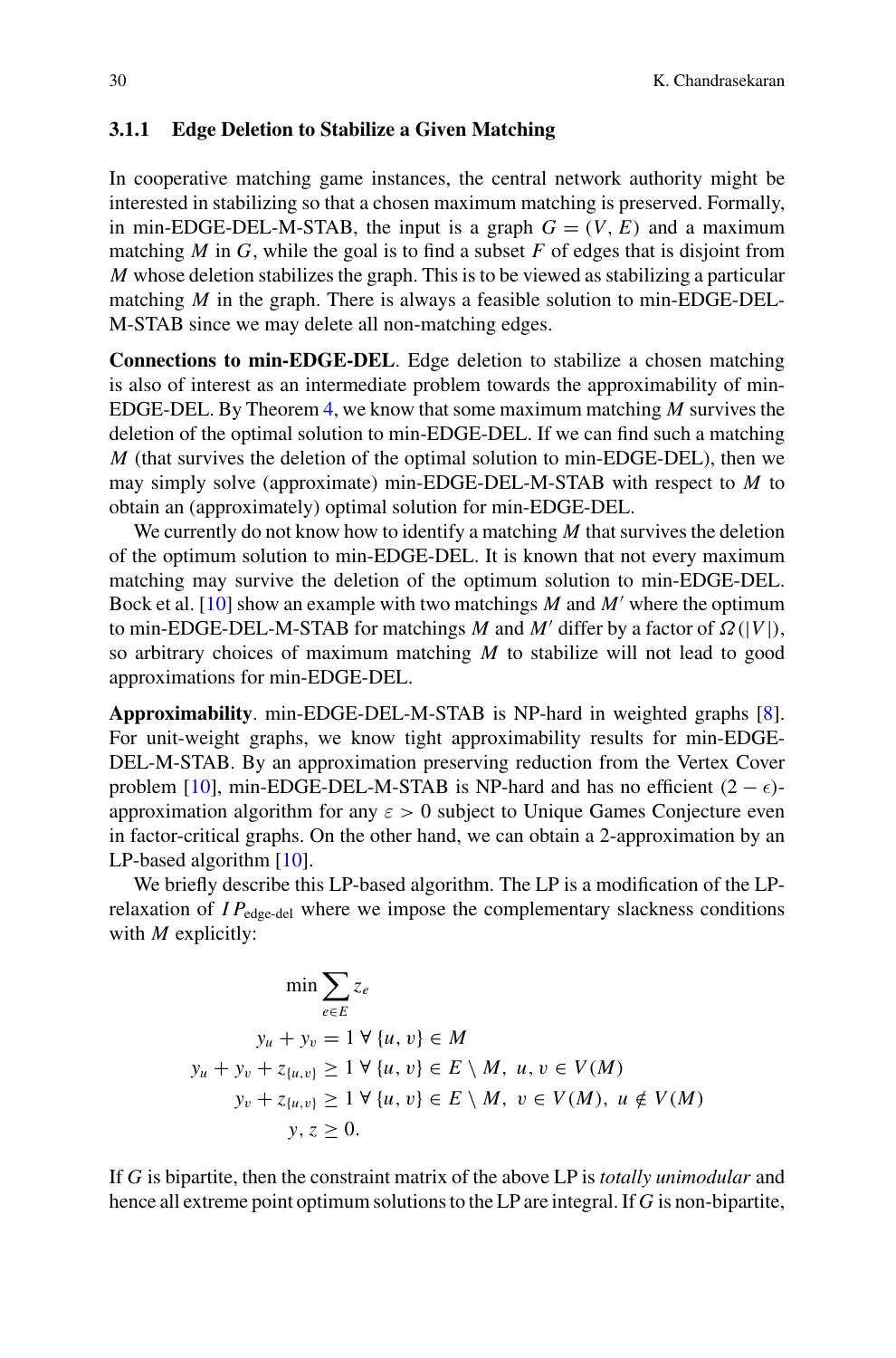then a standard construction transforms the graph to a bipartite graph whose integral optimum solution can be used to obtain a 2-approximate solution for *G* [\[10](#page-19-12)].

## *3.2 Edge Addition*

In the stabilization problem by edge addition (min-EDGE-ADD), the input is a graph  $G = (V, E)$ , and the goal is to find a minimum cardinality subset  $F \subseteq \binom{|V|}{2} \setminus E$  of non-edges of *G* to add to stabilize the graph. This is equivalent to enabling non-empty core for a given cooperative matching game instance by introducing the smallest number of new relationships.

<span id="page-10-0"></span>**Feasibility**. Note that min-EDGE-ADD may not have a feasible solution: For instance, consider a triangle which has  $\nu_f(G) = 3/2$  while  $\nu(G) = 1$  and there are no more non-edges to add. More generally, we have the following family of infeasible instances.

**Lemma 2** *[\[27\]](#page-19-14) If*  $|V|$  *is odd and*  $\nu_f(G) = |V|/2$ *, then min-EDGE-ADD has no feasible solution.*

The lemma follows from the following observation: Since  $\nu_f(G) = |V|/2 = \tau_f(G)$ , the addition of any new non-edges to *G* will not decrease the optimum value of the fractional vertex cover and hence the fractional matching value will be at least |*V*|/2. On the other hand, since  $|V|$  is odd, the size of the maximum matching after the addition of any new edges to *G* can be at most  $(|V| - 1)/2$ . Thus, adding new edges can at best reduce the additive integrality gap for the fractional matching LP to 1/2 but not to zero.

<span id="page-10-1"></span>**Efficient Solvability**. In fact, the family of graphs satisfying the hypothesis of Lemma [2](#page-10-0) are the only unstable graphs that cannot be stabilized by adding edges. The remaining graphs can be stabilized by adding edges.

**Theorem 5** [\[27](#page-19-14)] If either  $|V|$  is even or  $\nu_f(G) < |V|/2$ , then an optimum solution *to min-EDGE-ADD can be found efficiently and its cardinality is equal to*  $\lceil \sigma(G) \rceil$ .

We sketch a proof assuming  $2\sigma(G)$  is odd (the other case is similar). Since  $2\sigma(G)$  is odd, we have  $\nu_f(G) < |V|/2$  (otherwise,  $|V| = 2\nu_f(G) = 2|M| + 2\sigma(G)$  by The-orem [3](#page-5-0) and hence, |*V*| is odd, a contradiction). A lower bound of  $\lceil \sigma(G) \rceil$  on the size of the optimal solution follows from the observation that the addition of a single edge can decrease the additive integrality gap for the fractional matching LP by at most one (similar to the lower bound in Sect. [3.1\)](#page-6-2).

Next we find a collection of  $\lceil \sigma(G) \rceil$  edges whose addition stabilizes the graph. For this, consider the GED ( $B = (B_1, B_3), C, D$ ) of *G* and a maximum matching *M* that matches the largest number of  $B_1$  vertices. By Theorem [3,](#page-5-0) the matching M exposes  $2\sigma(G)$  vertices from  $B_3$  with at most one from each component of  $G[B_3]$ . If there is no *M*-exposed vertex in  $B_1$ , then  $|V| = 2|M| + 2\sigma(G) = 2\nu_f(G)$  contradicting  $\nu_f(G) < |V|/2$ . Let *s* be an *M*-exposed vertex from  $B_1$ . Let  $F^*$  denote an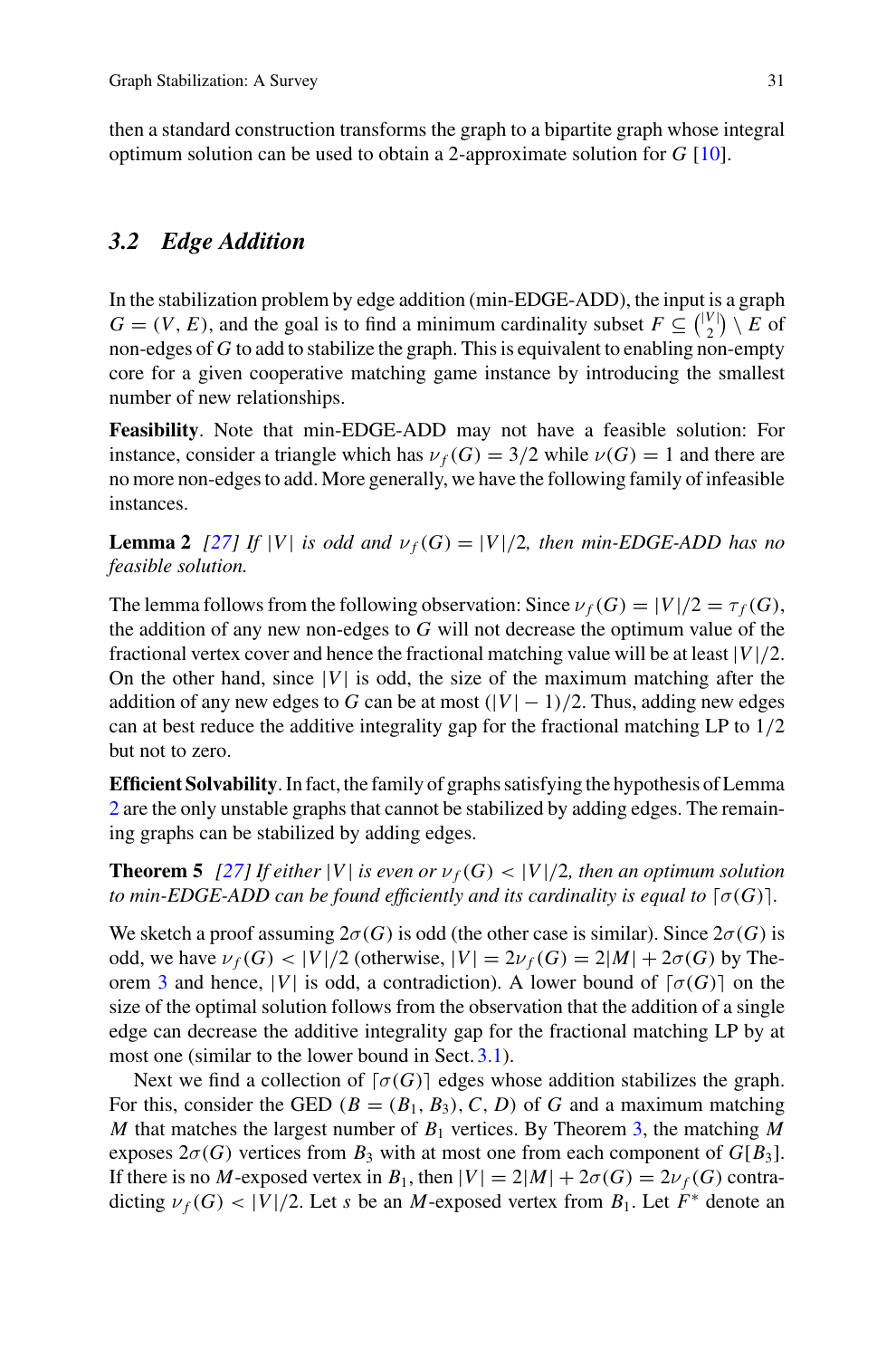arbitrary pairing of the exposed nodes from  $B_3$  and *s*. Then  $|F^*| = \lceil \sigma(G) \rceil$ . We will prove that  $G + F^*$  is stable by showing that  $\sigma(G + F^*) = 0$ . For the integral optimum, we have  $\nu(G + F^*) \ge \nu(G) + |F^*|$  since  $M \cup F^*$  is a matching in  $G + F^*$ . It remains to bound the fractional optimum  $\nu_f(G + F^*)$ . Consider the fractional vertex cover *y* of *G* obtained using GED (Theorem [3\)](#page-5-0). Increase  $y(s)$  by 1/2. Now, all end vertices *u* of  $F^*$  have  $y_u \geq 1/2$ . So *y* is also a feasible fractional vertex cover in  $G + F^*$  and  $\tau_f(G + F^*) \leq \tau_f(G) + 1/2$ . Hence  $\sigma(G + F^*) = \nu_f(G + F^*)$  $\nu(G + F^*) \leq \tau_f(G + F^*) - \nu(G) - |F^*| \leq \tau_f(G) + 1/2 - \nu(G) - |F^*| = 0.$ 

As a consequence of Theorem [5,](#page-10-1) enabling non-empty core to a matching game instance *G* by introducing the smallest number of new relationships will increase the value of the game by exactly  $\lceil \sigma(G) \rceil$ .

**Polyhedral Description**. The efficient solvability and the tight characterization of the optimal solution to min-EDGE-ADD raises the question of whether there exists a polyhedral description of the characteristic vectors of non-edges of a graph whose addition stabilizes the graph. This is unlikely to exist since the following min-Cost-EDGE-ADD problem is NP-hard [\[27](#page-19-14)]: In the min-Cost-EDGE-ADD problem, we are given a graph  $G = (V, E)$  with costs  $c: \binom{|V|}{2} \setminus E \to \mathbb{R}_+$  on the non-edges and the goal is to find a subset  $F \subseteq \binom{|V|}{2} \setminus E$  of minimum cost whose addition stabilizes the graph.

**Open Problem**. What is the approximability of min-Cost-EDGE-ADD problem? We only know that the problem is NP-hard [\[27\]](#page-19-14).

## <span id="page-11-0"></span>**4 Vertex Modifications**

In this section, we will focus on stabilizing a given graph by vertex-deletion and vertex-addition.

#### <span id="page-11-1"></span>*4.1 Vertex Deletion*

<span id="page-11-2"></span>In the stabilization problem by vertex deletion (min-VERTEX-DEL), the input is a graph  $G = (V, E)$ , and the goal is to find a minimum cardinality subset S of vertices whose removal stabilizes the graph. This is equivalent to enabling non-empty core for a given cooperative matching game instance by blocking the smallest number of players. There is always a feasible solution to min-VERTEX-DEL since removing all but one vertex will give a stable graph. Enabling non-empty core for a matching game instance by blocking the smallest number of players does not decrease the value of the game (similar to min-EDGE-DEL):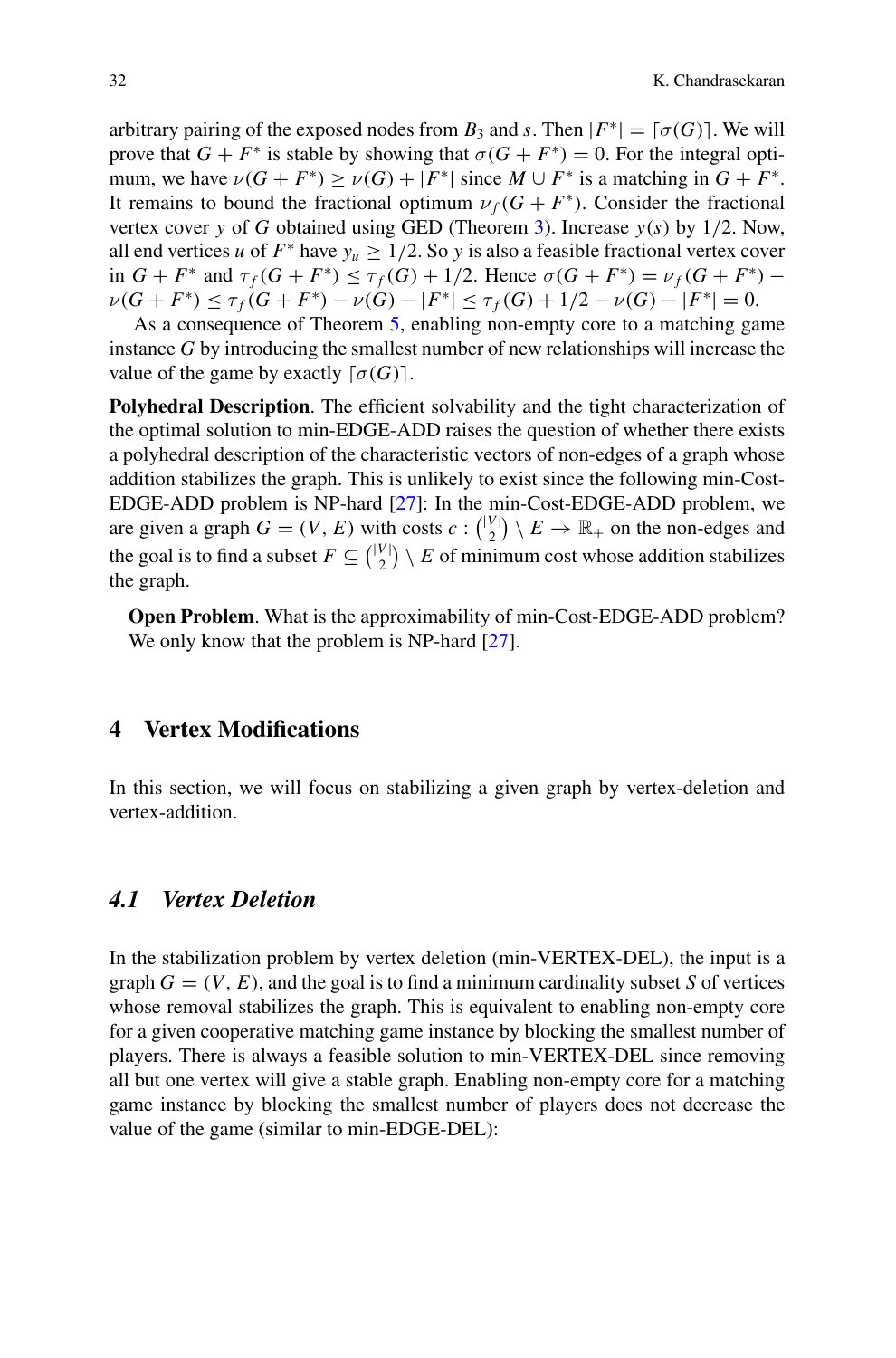**Theorem 6** *[\[2](#page-18-1)] For every optimum solution S*<sup>∗</sup> *to min-VERTEX-DEL in G, we have*  $\nu(G \setminus S^*) = \nu(G)$ .

**Efficient Solvability**. In contrast to min-EDGE-DEL, stabilization by minimum vertex deletion is solvable efficiently.

**Theorem 7** *[\[2](#page-18-1), [27\]](#page-19-14) An optimum solution to min-VERTEX-DEL can be found efficiently and its cardinality is equal to*  $2\sigma(G)$ *.* 

We first outline the lower bound using the properties of GED mentioned in Theorem [3.](#page-5-0) Let  $S^*$  be an optimum,  $H := G \setminus S^*$ ,  $(B = (B_1, B_3), C, D)$  be the GED of *G* and *M* be a maximum matching that matches the largest number of  $B_1$  vertices. Then *M* exposes one vertex from  $2\sigma(G)$  components in  $G[B_3]$ . Let  $K_1, \ldots, K_r$  be these components.

For each such component  $K_i$ , we claim that at least one vertex  $u_i \in V(K_i)$ becomes essential in *H*: otherwise, every vertex  $u \in V(K_i) \setminus S^*$  is inessential in *H*. If  $|S^* \cap V(K_i)| \geq 1$ , then every maximum matching *N* in *H* necessarily exposes two vertices in  $V(K_i)$  and hence by Property 3 of GED (Theorem [3\)](#page-5-0) applied to  $G$ , we have that *N* is not a maximum matching in *G*. Hence,  $\nu(H) = |N| < \nu(G)$ , a contradiction to Theorem [6.](#page-11-2) If  $S^* \cap V(K_i) = \emptyset$ , then *H* is unstable, a contradiction.

Since  $u_i$  is essential in *H*, a maximum matching *N* in *H* will match  $u_i$ . We may assume without loss of generality that  $u_i$  is  $M$ -exposed. By Theorem [6,](#page-11-2) the graph *M*Δ*N* is a disjoint union of even paths and even cycles. The end-vertices of the paths that start at *ui* must necessarily be in *S*∗, otherwise we may switch the matching *N* along this path to obtain a maximum matching  $N'$  in  $H$ , where  $u_i$  is  $N'$ -exposed, contradicting that *ui* is essential in *H*.

The above proof technique is essentially a charging argument: for each *M*-exposed component in  $G[B_3]$ , there is a unique vertex in  $S^*$ . Ito et al. [\[27\]](#page-19-14) present an alternative proof of the lower bound based on GED, but without using Theorem [6.](#page-11-2)

For the upper bound, consider a maximum matching *M* that matches the largest number of  $B_1$  vertices. Then M exposes one vertex from  $2\sigma(G)$  components in *G*[ $B_3$ ]. For each such component, pick an arbitrary vertex into  $S^*$ . Then  $|S^*|$  =  $2\sigma(G)$  and  $\nu(G - S^*) = \nu(G)$ . In order to show that  $G - S^*$  is stable, we will bound the fractional optimum value  $\nu_f(G - S^*)$ . Consider the fractional vertex cover *y* of *G* obtained using GED (Theorem [3\)](#page-5-0). For each vertex  $u \in S^*$ , we have  $y_u =$ 1/2. Now projecting *y* to the remaining graph *G* − *S*<sup>∗</sup> gives a feasible fractional vertex cover in  $G - S^*$  with value  $\tau_f(G) - |S^*|/2$ . Hence,  $\sigma(G - S^*) \leq \tau_f(G) |S^*|/2 - \nu(G) = 0.$ 

#### *4.2 Min Cost Vertex Deletion*

The efficient solvability and the tight characterization of the optimal solution to min-VERTEX-DEL raises the next natural question of whether there exists a polyhedral description of the characteristic vectors of vertices whose deletion stabilizes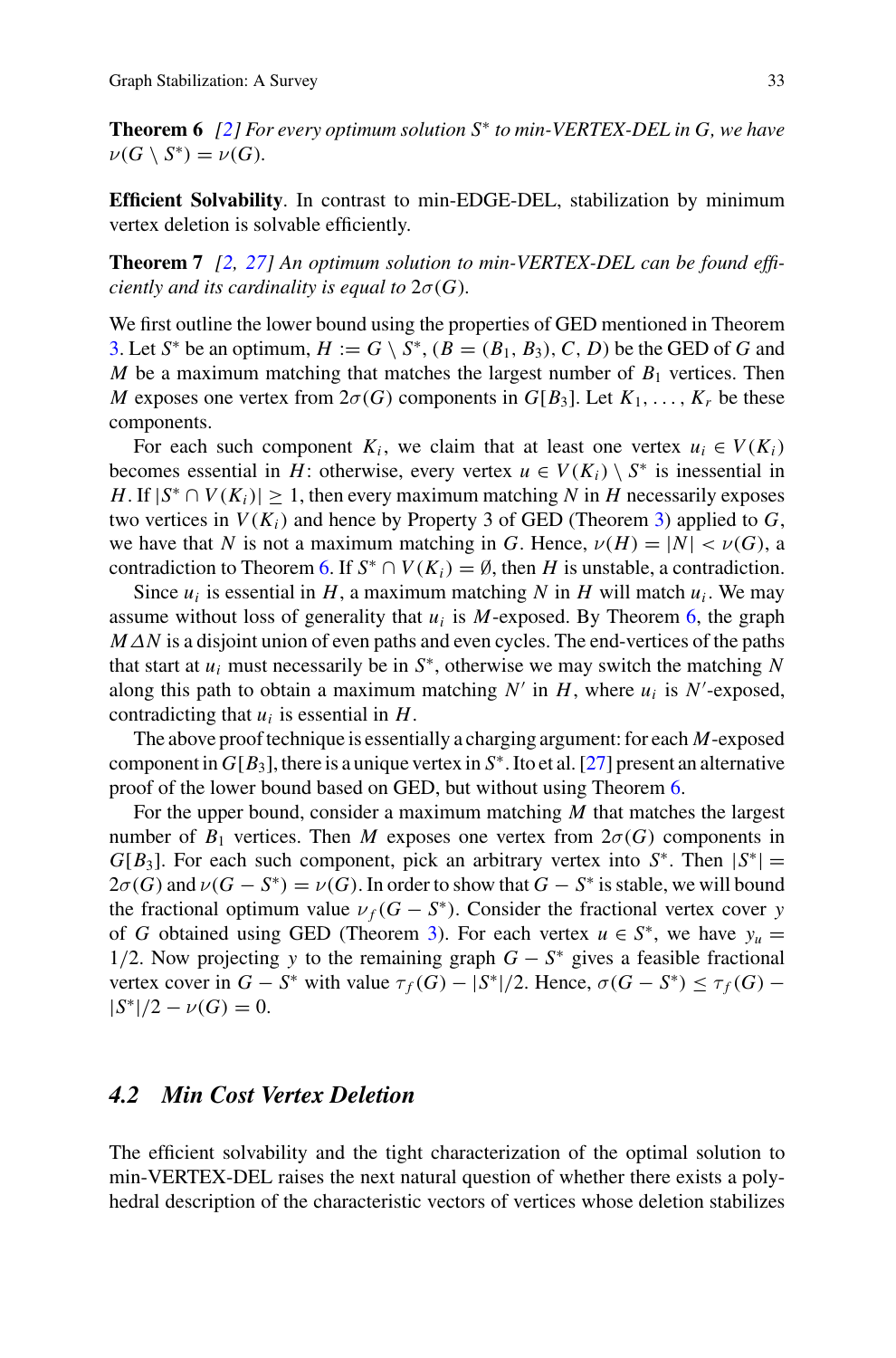the graph. However this is unlikely to exist since the minimum cost version of the stabilization by vertex deletion is NP-hard. We elaborate on the approximability of this problem in this section.

In the stabilization problem by min cost vertex deletion (min-Cost-VERTEX-DEL), the input is a graph  $G = (V, E)$  with vertex-costs  $c: V \to \mathbb{R}_+$ , and the goal is to find a subset *S* of vertices of minimum cost  $\sum_{u \in S} c_u$  whose removal stabilizes the graph. This is equivalent to enabling non-empty core for a given cooperative matching game instance by blocking the least cost set of players. The motivation is that not all players are equally important and hence the cost of blocking a player needs to be taken into account.

**Approximation**. min-Cost-VERTEX-DEL is NP-hard  $\left[2, 27\right]$  $\left[2, 27\right]$  $\left[2, 27\right]$  $\left[2, 27\right]$  $\left[2, 27\right]$  and has a  $\left(\left|C\right| + 1\right)$ -approximation [\[2\]](#page-18-1), where  $(B, C, D)$  is the GED of the given graph  $G$ . We now discuss the approximation. Let  $(B = (B_1, B_3), C, D)$  be the GED of the given graph *G*. The following structural properties of the optimal solution follow from Theorem [6.](#page-11-2)

<span id="page-13-0"></span>**Lemma 3** *Let S*<sup>∗</sup> *be an optimum to min-Cost-VERTEX-DEL. Then (i) S*<sup>∗</sup> *consists of only vertices in B, (ii) S*<sup>∗</sup> *contains at most one vertex from each component in G*[*B*] *and (iii) if S*<sup>∗</sup> *contains a vertex from a component in G*[*B*]*, then that vertex is the least cost vertex in that component.*

The structural observations in Lemma [3](#page-13-0) simplify the problem: replace the given instance *G* by contracting the non-trivial components in  $G[B]$  and giving them a cost equal to the least cost vertex in the component. Let  $B_3$  denote the vertex set of the contracted components. Delete *D* and the edges in  $E[C]$ . Denote the resulting bipartite graph as  $G_b = (B \cup C, F)$ . Now consider the following  $B_3$ -essentializer problem.

In the min-Cost-ESSENTIALIZER problem, we are given a bipartite graph  $G_b$  =  $(B \cup C, F)$ , with costs on the *B*-vertices,  $c : B \to \mathbb{R}_+$  and a subset  $B_3 \subseteq B$  of vertices. The goal is to find a minimum cost subset  $S \subseteq B$  of vertices to delete such that every vertex in  $B_3 \setminus S$  becomes essential in  $G_b \setminus S$ .

There is an approximation preserving reduction from min-Cost-VERTEX-DEL to min-Cost-ESSENTIALIZER using the above construction: if *S* is a feasible solution to min-Cost-ESSENTIALIZER such that  $\nu(G_b \setminus S) = \nu(G)$ , then it gives a feasible solution to min-Cost-VERTEX-DEL of the same cost (by mapping  $u \in S$ to the least cost vertex in the component that was contracted to *u* to obtain  $G_b$ ). So the goal boils down to finding an approximately optimum solution *S* to min-Cost-ESSENTIALIZER such that  $\nu(G_b \setminus S) = \nu(G_b)$ . Ahmadian et al. [\[2\]](#page-18-1) give a  $(|C| + 1)$ -approximation for min-Cost-ESSENTIALIZER by an LP-based algorithm.

**An LP-relaxation**. The IP formulation for min-Cost-ESSENTIALIZER by Ahmadian et al. [\[2\]](#page-18-1) differs notably from the IP formulations that have appeared in the stabilization literature. We discuss this formulation and the LP-based  $(|C| + 1)$ approximation. For each  $v \in B$ , introduce two indicator variables:  $z_v$  indicates if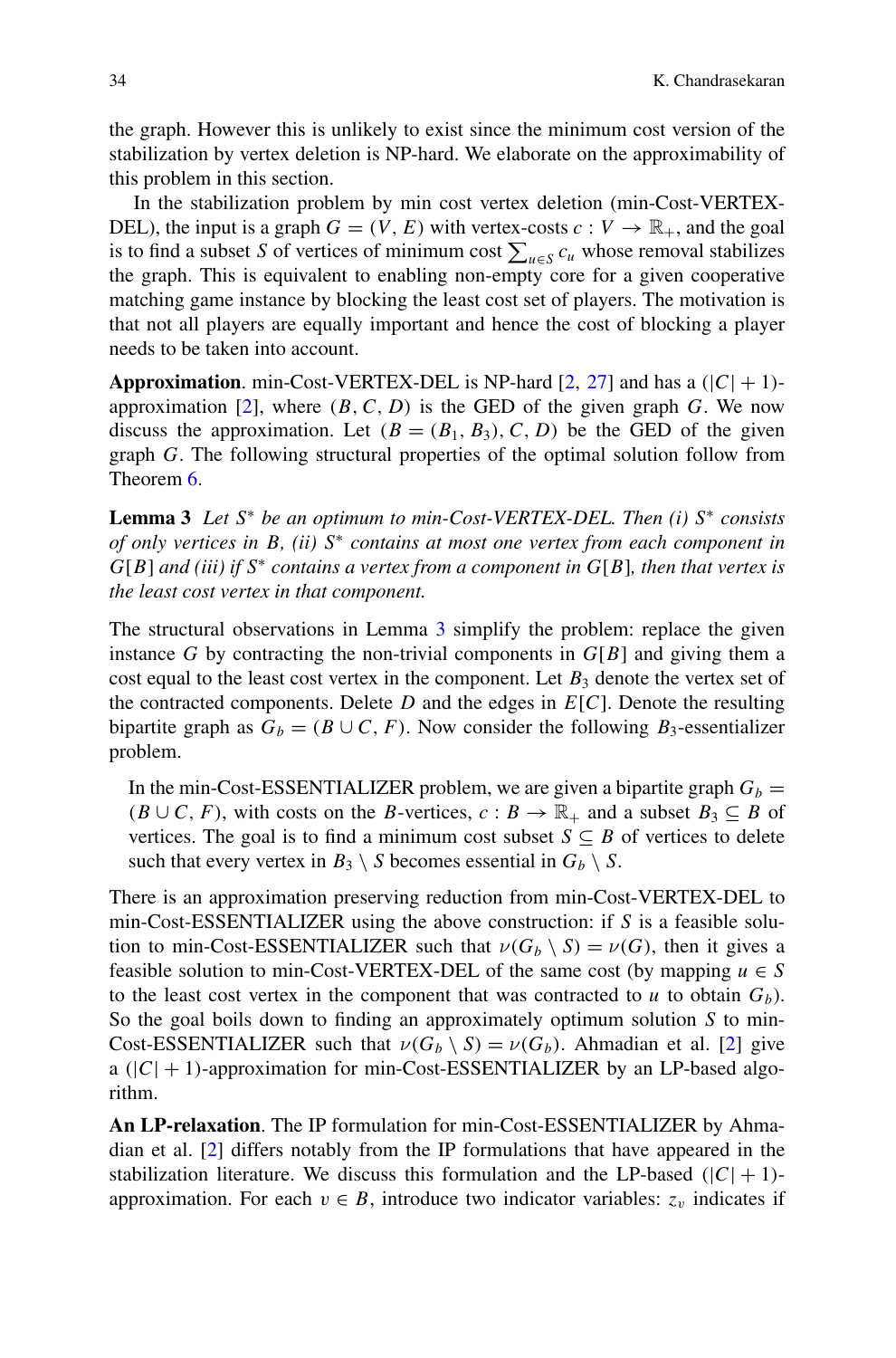$v \in S$  (i.e., to be deleted) and  $y_v$  indicates if v will be essential in  $G_b \setminus S$ . For each  $u \in C$ , introduce  $x_u$  to indicate if *u* will be matched to inessential nodes in every maximum matching of  $G_b \setminus S$ .

<span id="page-14-3"></span><span id="page-14-2"></span><span id="page-14-1"></span><span id="page-14-0"></span>
$$
\min \sum_{u \in B} c_u z_u
$$
  

$$
y_v + z_v > 1 \ \forall \ v \in B_3
$$
 (6)

$$
y_0 + z_0 = 1 + c \in B_3
$$
\n
$$
x + y + z > 1 \forall \{u, v\} \in F, u \in C, v \in R.
$$
\n
$$
(7)
$$

$$
x_u + y_v + z_v \ge 1 \lor \{u, v\} \in F, \ u \in C, \ v \in D_1
$$
  

$$
y(B) + x(C) = |C|
$$
 (8)

$$
y(D) + x(C) = |C|
$$
\n(8)

$$
y(N_{G_b}(A)) \ge |A| - x(A) \forall A \subseteq C
$$
\n(9)

$$
y, z \in \{0, 1\}^B, x \in \{0, 1\}^C
$$

Constraint [\(6\)](#page-14-0) formulates that each  $v \in B_3$  is either deleted or becomes essential. Constraint [\(7\)](#page-14-1) formulates that if  $v \in B_1$  is not deleted, then either v is essential or the neighbor  $u$  is a vertex that is matched to an inessential vertex in a maximum matching in  $G_b \setminus S$ . Constraint [\(8\)](#page-14-2) formulates that for each vertex in *C*, either it is matched to an inessential vertex in a maximum matching in  $G_b \setminus S$  or there exists a unique vertex in  $B$  that is essential. Constraint  $(9)$  formulates Hall's condition: there exists a matching between  $C \setminus \text{Support}(x)$  and  $\text{Support}(y)$ .

The approximation algorithm is to find an extreme point optimum to the LPrelaxation of the above IP and perform threshold rounding: set  $S := \{v : z_v \geq$  $1/(|C| + 1)$ . The approximation factor follows immediately. Ahmadian et al. exploit the properties of the extreme point solution to argue that the solution *S* is indeed a *B*3 essentializer. Recall that we obtain a solution for min-Cost-VERTEX-DEL only if  $\nu(G_b \setminus S) = \nu(G_b)$ . So, in order to ensure that this condition is satisfied, we repair the solution *S* without losing feasibility: repeatedly remove vertices from *S* and add back into the graph if this operation increases the cardinality of the maximum matching. Tighter valid inequalities or alternate algorithmic techniques are needed to improve on the approximation factor since the integrality gap of the LP is  $\Omega(|C|)$ [\[2\]](#page-18-1).

**Open Problem 1**. Can we design an approximation algorithm for min-Cost-VERTEX-DEL whose approximation factor is independent of the size of the Tutte set (e.g., a constant factor approximation)? A first step is to consider input instances where each vertex has only one of two possible costs. Even this case is NP-hard [\[2](#page-18-1)], but no constant-factor approximation is known.

**Open Problem 2**. In the max-Cost-VERTEX-SUBGRAPH, the input is a graph  $G = (V, E)$  with vertex costs  $c: V \to \mathbb{R}_+$  and the goal is to find a subset of vertices  $U \subseteq V$  with maximum cost such that the induced subgraph  $G[U]$  is stable. This is equivalent to min-Cost-VERTEX-DEL from the perspective of exact solvability but not approximability. Ahmadian et al. [\[2\]](#page-18-1) give a 2-approximation following the above reduction to min-Cost-ESSENTIALIZER and based on the associated LP. What is the approximability of max-Cost-VERTEX-SUBGRAPH?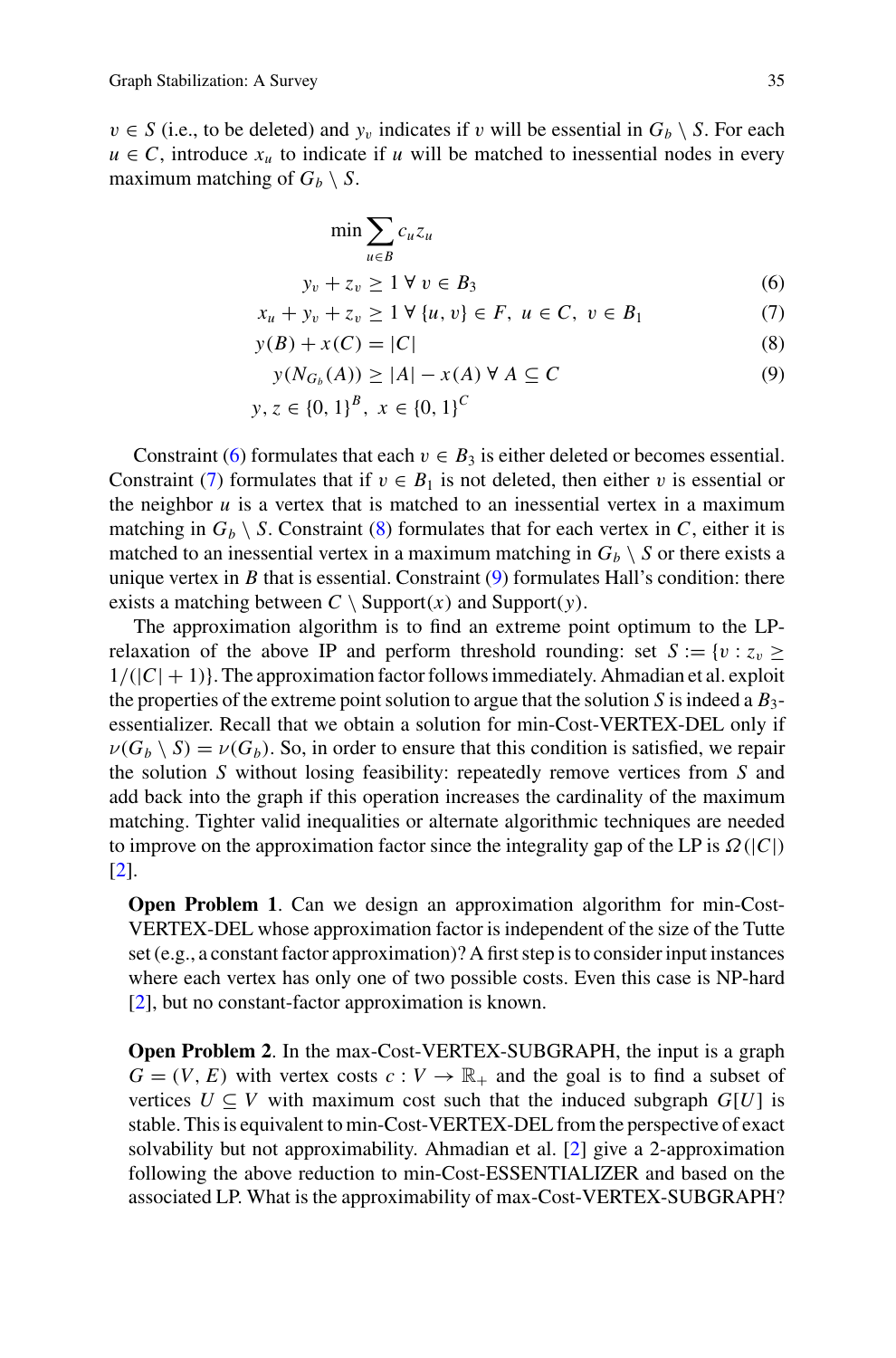#### *4.3 Vertex Addition*

In the stabilization problem by vertex addition (min-VERTEX-ADD), the input is a graph  $G = (V, E)$ , and the goal is to find a minimum cardinality subset S of vertices *along with some edges to V* whose addition stabilizes the graph. This is equivalent to enabling non-empty core for a given cooperative matching game instance by introducing the smallest number of new players with some relationships to the original players. There is always a feasible solution to min-VERTEX-ADD since we may pick an arbitrary maximum matching *M* and for each *M*-exposed vertex *u*, we can add a new vertex  $v$  that is adjacent to  $u$ . In fact, min-VERTEX-ADD has a tight characterization similar to min-VERTEX-DEL and min-EDGE-ADD.

<span id="page-15-1"></span>**Theorem 8** *[\[27](#page-19-14)] An optimum solution to min-VERTEX-ADD can be found efficiently and its cardinality is equal to*  $2\sigma(G)$ *.* 

The proof technique is similar to the one discussed for min-EDGE-ADD (Theorem [5\)](#page-10-1). In particular, the algorithm adds exactly  $2\sigma(G)$  vertices with exactly one edge from each of these vertices, so the algorithm is also optimal if the goal is to minimize the number of edges adjacent to the newly added vertices. As a consequence of Theorem [8,](#page-15-1) optimal ways to enable non-empty core to a matching game instance *G* by introducing new players will increase the profit of the game by exactly  $2\sigma(G)$ .

## <span id="page-15-0"></span>**5 Edge Weight Addition**

In the stabilization problem by edge weight addition (min-EDGE-WT-ADD), the input is an edge-weighted graph  $(G = (V, E), w')$ . The goal is to find an increase in the edge weights  $w : E \to \mathbb{R}_+$  so that the resulting edge-weighted graph  $(G, w' + w)$ is stable and moreover the total increase in edge-weights  $\sum_{e \in E} w_e$  is minimized. This is equivalent to enabling non-empty core for a given cooperative matching game instance by minimally increasing the weights on the edges.

In understanding the complexity of min-EDGE-WT-ADD, it is imperative to first address input graphs with uniform edge-weights, i.e.,  $w' = \mathbb{1}$ . These are also the input graphs discussed in the previous sections. In the rest of this section, we will assume that the inputs are unit-weight graphs.

min-EDGE-WT-ADD is a continuous optimization problem as opposed to the stabilization problems considered in Sects. [3](#page-6-0) and [4](#page-11-0) which are discrete optimization problems. Note that min-EDGE-WT-ADD is not a continuous version of min-EDGE-ADD since the edge weights are allowed to increase only on the edges of the given graph.

There is always a feasible solution to min-EDGE-WT-ADD: consider a maximum matching *M* in *G* and increase the weights on the matching edges by one unit, i.e., set  $w(e)$  to be 1 for  $e \in M$  and 0 for  $e \in E \setminus M$ . Then, the characteristic vector of *M* is an optimum solution to  $\nu(G, 1 + w)$  while  $y_v = 1$  for all vertices  $v \in V(M)$  is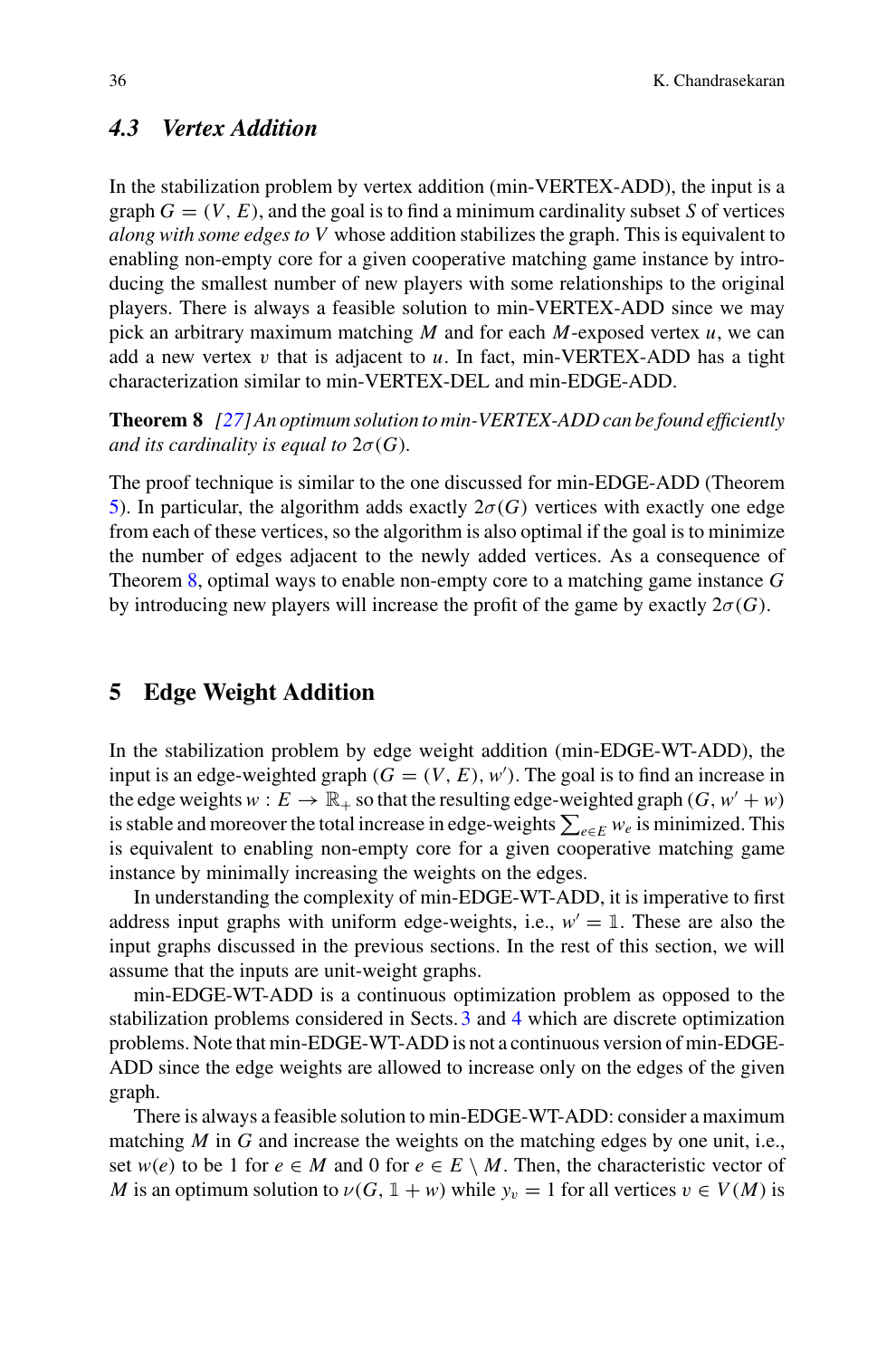a feasible fractional  $(1 + w)$ -vertex cover. Since  $\nu(G, 1 + w) = \tau_f(G, 1 + w)$ , we have that  $(M, v)$  is a witness of stability for  $(G, 1 + w)$ .

The following result shows that every optimal edge-weight addition *w* to stabilize a unit-weight graph preserves the number of matching edges in the maximum  $(1 +$ *w*)-weight matching. Thus, enabling non-empty core for a given uniform-weight cooperative matching game instance by minimally increasing the weights does not decrease the number of matching edges in the grand-coalition.

<span id="page-16-0"></span>**Theorem 9** *[\[12](#page-19-13)] For every optimal solution w*<sup>∗</sup> *to min-EDGE-WT-ADD, every maximum*  $(1 + w^*)$ *-weight matching*  $M^*$  *has the same cardinality as*  $\nu(G)$ *. Moreover, w*<sup>∗</sup>(*e*) = 0 *on all edges e* ∈ *E* \ *M*<sup>\*</sup> *and*  $0 \le w$ <sup>\*</sup>(*e*) ≤ 1 *for all edges e* ∈ *M*<sup>\*</sup>.

Thus, a maximum cardinality matching becomes a maximum weight matching after stabilizing by minimum edge weight addition. The structural properties of the optimum given in Theorem [9](#page-16-0) can be used to solve min-EDGE-WT-ADD in factor-critical graphs.

**Efficient algorithm in factor-critical graphs**. Let *M*<sup>∗</sup> denote the maximum weight matching after stabilizing a factor-critical graph *G* by minimum edge weight addition. By Theorem [9,](#page-16-0)  $M^*$  exposes exactly one vertex. By guessing this vertex  $a \in V$ , we can find an optimum solution to min-EDGE-WT-ADD as follows: Find a maximum cardinality matching *M* exposing *a*. Solve the minimum fractional vertex cover LP with the additional constraint that  $y_a = 0$ . Now, set  $w_{\{u,v\}} = y_u + y_v - 1$  for each matching edge  $\{u, v\} \in M$  and  $w_e = 0$  for non-matching edges. It is a simple exercise to show that  $(M, v)$  is a witness of stability for  $(G, 1 + w)$ .

We will show that *w* is an optimum. Consider an optimum solution  $w^*$  to min-EDGE-WT-ADD. Let  $(M^*, y^*)$  be a witness of stability for  $(G, 1 + w^*)$ . By complementary slackness conditions,  $y_a^* = 0$  and  $w^*(\{u, v\}) = y_u^* + y_v^* - 1$  for matching edges  $\{u, v\} \in M^*$ . We have the lower bound by the following:

$$
\sum_{e \in E} w^*(e) = \sum_{\{u,v\} \in M^*} y^*_{u} + y^*_{v} - 1 = \sum_{u \in V} y^*_{u} - |M^*| = \sum_{u \in V} y_u - |M| = \sum_{e \in E} w(e).
$$

The above argument shows that the precise choice of the matching *M*<sup>∗</sup> does not influence the optimum edge weight addition in factor-critical graphs; instead, the vertex exposed by *M*<sup>∗</sup> completely determines the optimum edge weights.

<span id="page-16-1"></span>**Arbitrary graphs: reducing to discrete decision domain**. The following stronger structural properties of the optimum solution are helpful in the investigation of the complexity of min-EDGE-WT-ADD for arbitrary graphs.

**Theorem 10** *[\[12](#page-19-13)] There exists an optimal solution w*<sup>∗</sup> *to min-EDGE-WT-ADD that is half-integral with a witness*  $(M^*, y^*)$  *of stability of*  $(G, 1 + w^*)$  *such that*  $y^* \in$  ${0, 1/2, 1}^V$  *with Support*( $y^*$ ) *containing the Tutte set.* 

Theorem [10](#page-16-1) simplifies the continuous decision domain of min-EDGE-WT-ADD to the discrete decision domain: the goal is to determine the half-integral weight increase for each edge.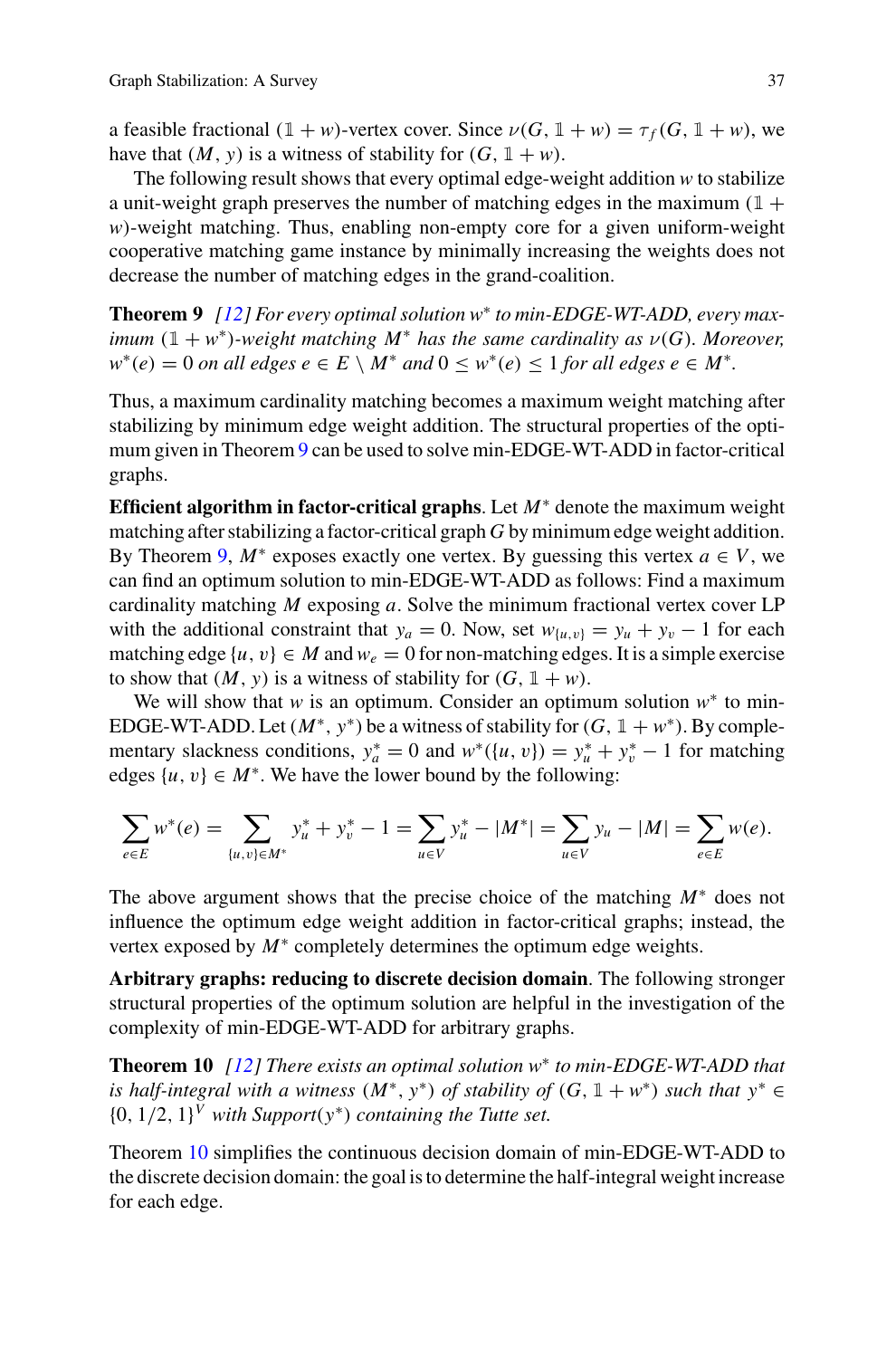In  $[12]$  $[12]$ , we take an alternative perspective of the decision domain: we show an efficient algorithm to find the optimum *w*<sup>∗</sup> if we know the values of *y*<sup>∗</sup> for the Tutte vertices (the algorithm crucially relies on the solvability of min-EDGE-WT-ADD in factor-critical graphs). On the one hand, this immediately implies an algorithm to solve min-EDGE-WT-ADD exactly in time that is exponential only in the size of the Tutte set. On the other hand, the algorithm suggests that the complexity of min-EDGE-WT-ADD essentially lies in deciding whether the vertex-cover value  $y_v^*$  on each Tutte vertex v is  $1/2$  or 1. We use this alternative discrete perspective to reduce the SET-COVER problem to min-EDGE-WT-ADD in an approximation preserving fashion (up to constant-factors). Consequently, min-EDGE-WT-ADD is inapproximable to a factor better than  $c \log |V|$  for some constant  $c$  [\[12](#page-19-13)]. This is the only known super-constant inapproximability result for any of the stabilization models.

Yet another discrete perspective shows that min-EDGE-WT-ADD is possibly inapproximable to a much larger factor than  $c \log |V|$ : Suppose the GED (*B*, *C*, *D*) has only non-trivial components in  $G[B]$ . Then, knowledge of the factor-critical components of  $G[B]$  that are exposed by  $M^*$  is sufficient to solve the problem exactly. However, there is a reduction from DENSEST *k*-SUBGRAPH to the problem of determining the *M*∗-exposed factor-critical components of *G*[*B*] and in turn to min-EDGE-WT-ADD [\[12](#page-19-13)]. In the DENSEST *k*-SUBGRAPH, we are given a graph  $H = (U, F)$ , a positive integer *k* and the goal is to find a subset *S* of *k* vertices such that the induced subgraph *H*[*S*] has the largest number of edges. DENSEST *k*-SUBGRAPH is believed to be a difficult problem [\[29](#page-19-27)] and possibly inapproximable to a factor better than the current best known  $O(|V|^{1/4})$  [\[7](#page-18-6)]. The reduction from DENSEST *k*-SUBGRAPH suggests that min-EDGE-WT-ADD is unlikely to be approximable to a factor better than  $O(|V|^{1/16})$ .

In the positive direction, we have an algorithm that attains a min{ $OPT$ ,  $\sqrt{|V|}$ }approximation factor for min-EDGE-WT-ADD in graphs *G* whose GED (*B*,*C*, *D*) has only non-trivial components in  $G[B]$  [\[12\]](#page-19-13).

**Open Problem**. Can we obtain an  $O(\sqrt{|V|})$ -approximation for min-EDGE-WT-ADD? Currently, we have a  $O(\sqrt{|V|})$ -approximation for min-EDGE-WT-ADD only in graphs whose GED (*B*,*C*, *D*) has no trivial components in *G*[*B*].

#### <span id="page-17-0"></span>**6 Further Open Problems**

We conclude with further open problems related to alternative stabilization models and weighted graphs.

**Unit-weight graphs**. For unit-weight graphs, we have the following stabilization problem in addition to the open problems mentioned in Sects. [3,](#page-6-0) [4,](#page-11-0) and [5.](#page-15-0)

1. Similar to edge weight addition, we may also consider edge weight deletion (min-EDGE-WT-DEL). The input here is a graph  $G = (V, E)$  with unit weights on the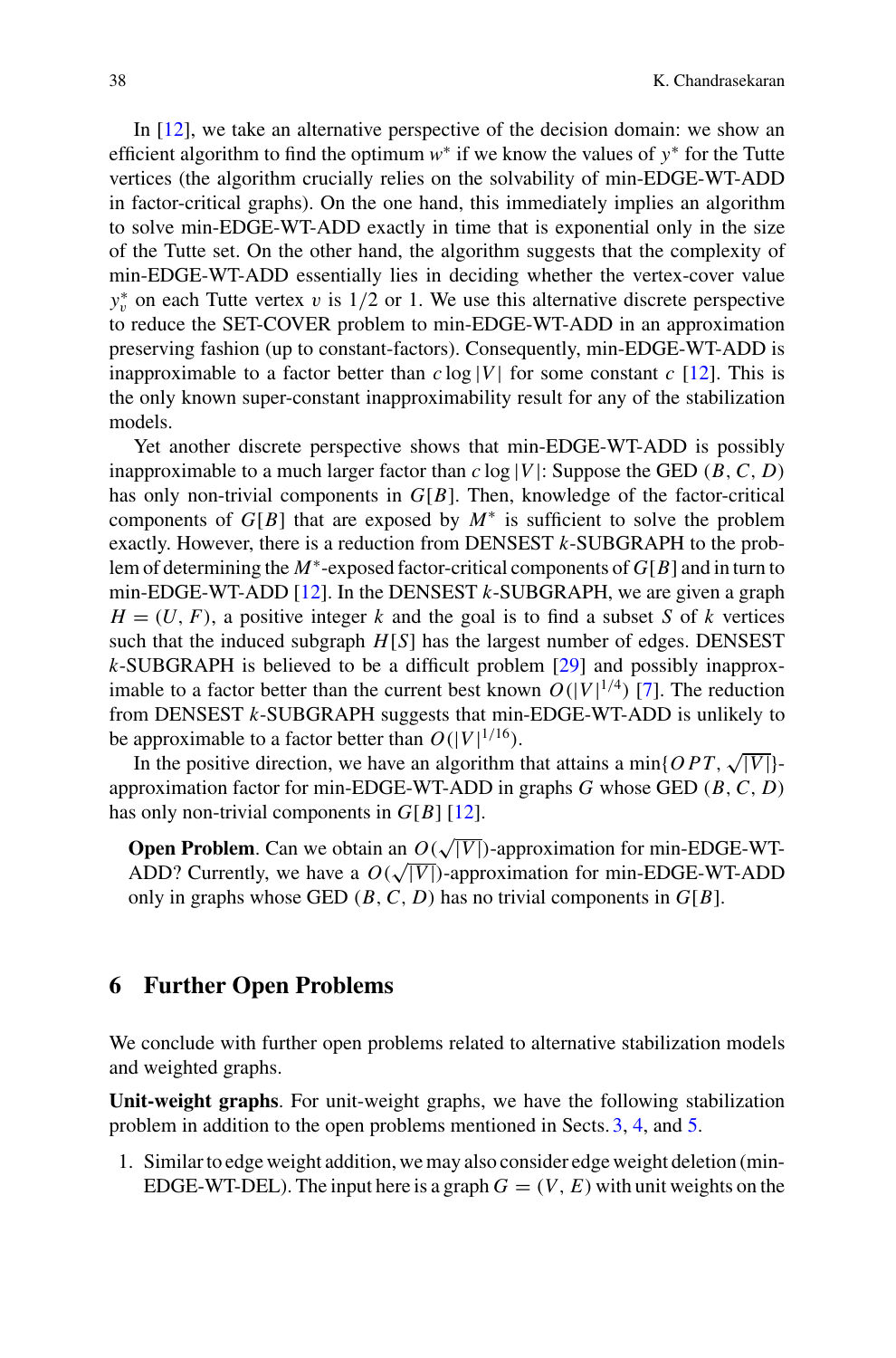edges and the goal is to reduce the weights on the edges  $w : E \to \mathbb{R}_+$  so that the resulting weighted graph  $(G, \mathbb{1} - w)$  is stable and moreover the total decrease in edge-weights  $\sum_{e \in E} w_e$  is minimized. This is equivalent to enabling non-empty core for a given cooperative matching game instance by minimally penalising the profits on some of the relationships. The complexity of this problem is open and this is perhaps solvable efficiently by an appropriate LP-formulation. Note that min-EDGE-WT-DEL is the continuous version of min-EDGE-DEL.

**Weighted graphs**. Given the limited knowledge of stabilization in unit-weight graphs, the following problems are realistic goals towards stabilizing weighted graphs  $(G = (V, E), w : E \to \mathbb{R}_+).$ 

- 1. In the min-EDGE-ADD problem in weighted graphs, we are given weights  $w'$ :  $\binom{V}{2} \setminus E \to \mathbb{R}_+$  on the non-edges and the goal is to find a minimum cardinality subset of edges to add so that the resulting graph becomes stable. If *w* and *w* are unity, then we have a thorough understanding of min-EDGE-ADD while the complexity of min-EDGE-ADD for arbitrary weights  $w$  and  $w'$  is open.
- 2. In the min-VERTEX-DEL problem in weighted graphs, the goal is to delete the smallest subset of vertices from *G* so that the remaining graph, with the given weights *w* on the surviving edges, becomes stable. If *w* is unity, then min-VERTEX-DEL is solvable efficiently. What is the complexity of min-VERTEX-DEL in weighted graphs?

**Acknowledgements** I would like to thank my collaborators in [\[10,](#page-19-12) [12\]](#page-19-13) and the authors of [\[2](#page-18-1), [27](#page-19-14)] for sharing their insights and results at various conference venues. Thanks also to Chandra Chekuri, Britta Peis and Corinna Gottschalk for helpful suggestions on previous drafts of the article.

# **References**

- <span id="page-18-3"></span>1. A. Agarwal, M. Charikar, K. Makarychev, Y. Makarychev,  $O(\sqrt{\log n})$  approximation algorithms for min UnCut, min 2CNF deletion, and directed cut problems, in *Proceeding 37th Annual ACM Symposium Theory Computing* (2005), pp. 573–581,
- <span id="page-18-1"></span>2. S. Ahmadian, H. Hosseinzadeh, L. Sanitá, Stabilizing network bargaining games by blocking players, in *Proceedings Integer Programming and Combinatorial Optimization: 18th International Conference, IPCO 2016* (2016), pp. 164–177
- <span id="page-18-4"></span>3. N. Alon, A. Shapira, B. Sudakov, Additive approximation for edge-deletion problems, in *Proceedings 46th Annual IEEE Symposium Foundations Computer Science* (2005), pp. 419–428
- <span id="page-18-5"></span>4. E. Balas, Integer and fractional matchings. N.-Holl. Math. Stud. **59**, 1–13 (1981)
- <span id="page-18-2"></span>5. M.L. Balinski, On maximum matching, minimum covering and their connections, in *Proceedings of the Princeton Symposium on Mathematical Programming* (1970)
- <span id="page-18-0"></span>6. M.H. Bateni, M.T. Hajiaghayi, N. Immorlica, H. Mahini, The cooperative game theory foundations of network bargaining games, in *Proceeding 37th International Colloquium on Automata, Languages and Programming* (Springer, 2010), pp. 67–78
- <span id="page-18-6"></span>7. A. Bhaskara, M. Charikar, E. Chlamtac, U. Feige, A. Vijayaraghavan, Detecting high logdensities: an *O*(*n*1/4) approximation for densest k-subgraph, in *Proceeding 42nd Annual ACM Symposium Theory Computing* (2010), pp. 201–210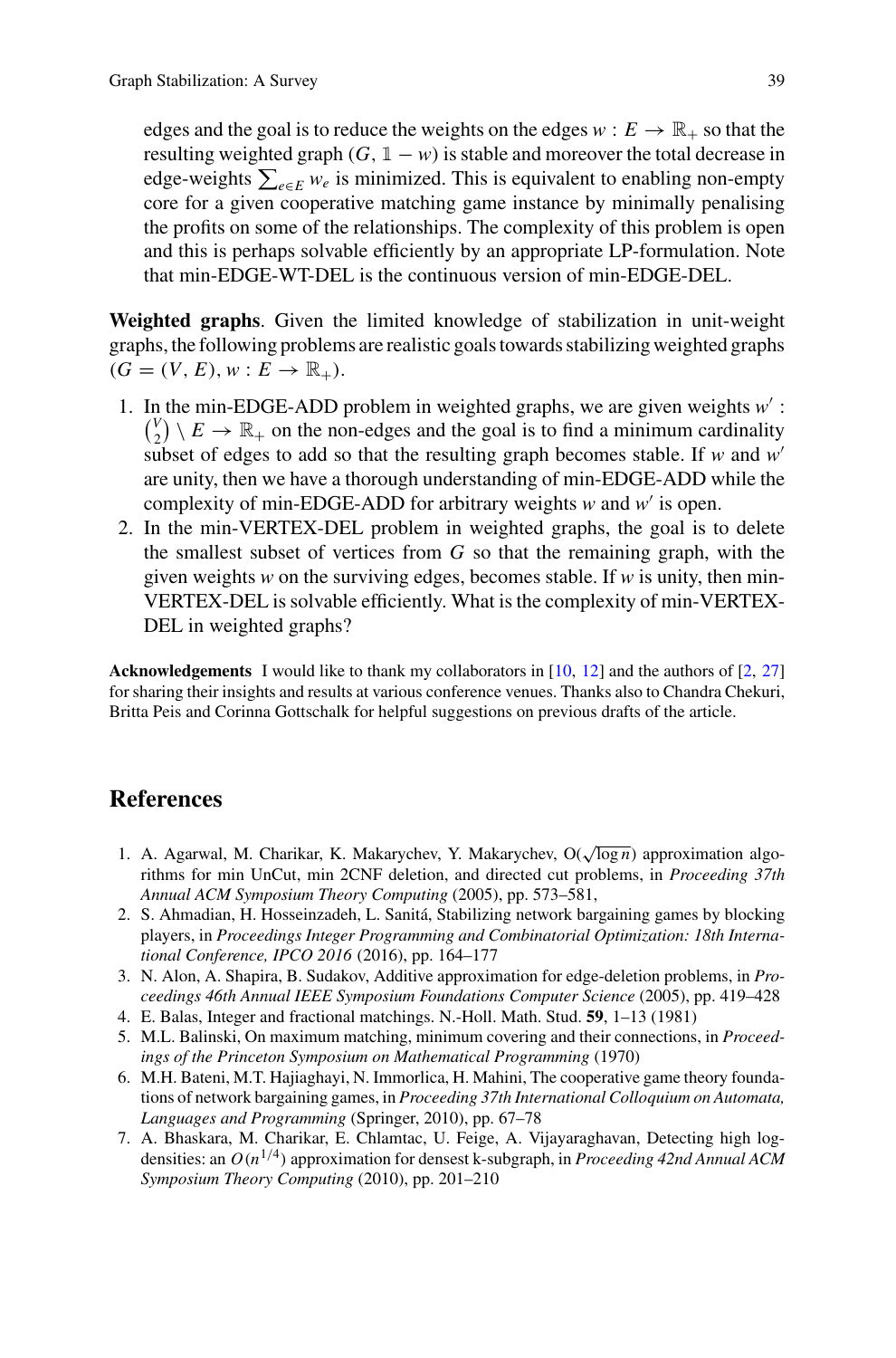- <span id="page-19-3"></span>8. P. Biró, M. Bomhoff, P. A. Golovach, W. Kern, D. Paulusma, Solutions for the stable roommates problem with payments, in *Graph-Theoretic Concepts in Computer Science*. Lecture Notes in Computer Science, vol. 7551 (2012), pp. 69–80
- <span id="page-19-4"></span>9. P. Biró, W. Kern, D. Paulusma, On solution concepts for matching games, in *Theory and Applications of Models of Computation* (Springer, 2010), pp. 117–127
- <span id="page-19-12"></span>10. A. Bock, K. Chandrasekaran, J. Könemann, B. Peis, L. Sanità, Finding small stabilizers for unstable graphs. Math. Program. **154**(1), 173–196 (2015)
- <span id="page-19-0"></span>11. G. Chalkiadakis, E. Elkind, M. Wooldridge, Computational aspects of cooperative game theory. Synth. Lect. Artif. Intell. Mach. Learn. **5**(6), 1–168 (2011)
- <span id="page-19-13"></span>12. K. Chandrasekaran, C. Gottschalk, J. Könemann, B. Peis, D. Schmand, A. Wierz, Additive stabilizers for unstable graphs (2016), [arXiv: abs/1608.06797](http://arxiv.org/abs/abs/1608.06797)
- <span id="page-19-15"></span>13. W. Cook, W. Cunningham, W. Pulleyblank, A. Schrijver,*Combinatorial Optimization (Chapter 5)* (Wiley, 1998)
- <span id="page-19-17"></span>14. X. Deng, T. Ibaraki, H. Nagamochi, Algorithmic aspects of the core of combinatorial optimization games. Math. Oper. Res. **24**(3), 751–766 (1999)
- <span id="page-19-1"></span>15. D. Easley, J. Kleinberg, *Networks, Crowds, and Markets: Reasoning About a Highly Connected World* (Cambridge University Press, 2010)
- <span id="page-19-18"></span>16. J. Edmonds, Maximum matching and a polyhedron with 0, l-vertices. J. Res. Natl. Bur. Stand. B **69**(1965), 125–130 (1965)
- <span id="page-19-19"></span>17. J. Edmonds, Paths, trees, and flowers. Can. J. Math. **17**(3), 449–467 (1965)
- <span id="page-19-5"></span>18. K. Eriksson, J. Karlander, Stable outcomes of the roommate game with transferable utility. Int. J. Game Theory **29**(4), 555–569 (2000)
- 19. L. Farczadi, K. Georgiou, J. Könemann, Network bargaining with general capacities, in *Proceeding 21st Annual European Symposium on Algorithms* (2013), pp. 433–444
- <span id="page-19-6"></span>20. D. Gale, L. Shapley, College admissions and the stability of marriage. Am. Math. Mon. **69**(1), 9–14 (1962)
- <span id="page-19-24"></span>21. T. Gallai, Kritische Graphen II. Magy. Tud. Akad. Mat. Kutató Int. Közl **8**, 373–395 (1963)
- <span id="page-19-25"></span>22. T. Gallai, Maximale Systeme unabhängiger Kanten [German]. Magy. Tud. Akad. Mat. Kutató Int. Közl **9**, 401–413 (1964)
- <span id="page-19-11"></span>23. D. Gillies, Solutions to general nonzero sum games. Ann. Math. Stud. **IV**(40), 47–85 (1959)
- <span id="page-19-7"></span>24. D. Granot, A note on the room-mates problem and a related revenue allocation problem. Manag. Sci. **30**, 633–643 (1984)
- <span id="page-19-20"></span>25. M. Grötschel, L. Lovász, A. Schrijver, Geometric algorithms and combinatorial optimization, in *Algorithms and Combinatorics*, vol. 2, 2nd edn. (Springer, 1993)
- <span id="page-19-8"></span>26. J.W. Hatfield, P.R. Milgrom, Matching with contracts. Am. Econ. Rev. **95**(4), 913–935 (2005)
- <span id="page-19-14"></span>27. T. Ito, N. Kakimura, N. Kamiyama, Y. Kobayashi, Y. Okamoto, Efficient stabilization of cooperative matching games, in *Proceedings of the 2016 International Conference on Autonomous Agents and Multiagent Systems, AAMAS 2016* (2016), pp. 41–49
- <span id="page-19-2"></span>28. M.O. Jackson, *Social and Economic Networks* (Princeton University Press, Princeton, 2008)
- <span id="page-19-27"></span>29. S. Khot, Ruling out PTAS for graph min-bisection, dense k-subgraph, and bipartite clique. SIAM J. Comput. **36**(4), 1025–1071 (2005)
- <span id="page-19-26"></span>30. S. Khot, O. Regev, Vertex cover might be hard to approximate to within 2- ε. J. Comput. Syst. Sci. **74**(3), 335–349 (2008)
- <span id="page-19-9"></span>31. J. Kleinberg, É. Tardos, Balanced outcomes in social exchange networks, in *Proceedings 40th Annual ACM Symposium Theory Computing* (2008), pp. 295–304
- <span id="page-19-21"></span>32. E. Korach, Flowers and trees in a ballet of *K*4, or a finite basis characterization of non-König-Egerváry graphs. Technical Report No. 115 (IBM Israel Scientific Center, 1982)
- <span id="page-19-22"></span>33. E. Korach, T. Nguyen, B. Peis, Subgraph characterization of red/blue-split graph and König Egerváry graphs, in *Proceedings, ACM-SIAM Symposium on Discrete Algorithms* (2006), pp. 842–850
- <span id="page-19-16"></span>34. L. Lovász, M. Plummer, *Matching Theory* (North Holland, 1986)
- <span id="page-19-23"></span>35. S. Mishra, V. Raman, S. Saurabh, S. Sikdar, C.R. Subramanian, The complexity of König subgraph problems and above-guarantee vertex cover. Algorithmica **61**(4), 857–881 (2011)
- <span id="page-19-10"></span>36. J. Nash Jr, The bargaining problem. Econom. J. Econom. Soc. 155–162 (1950)